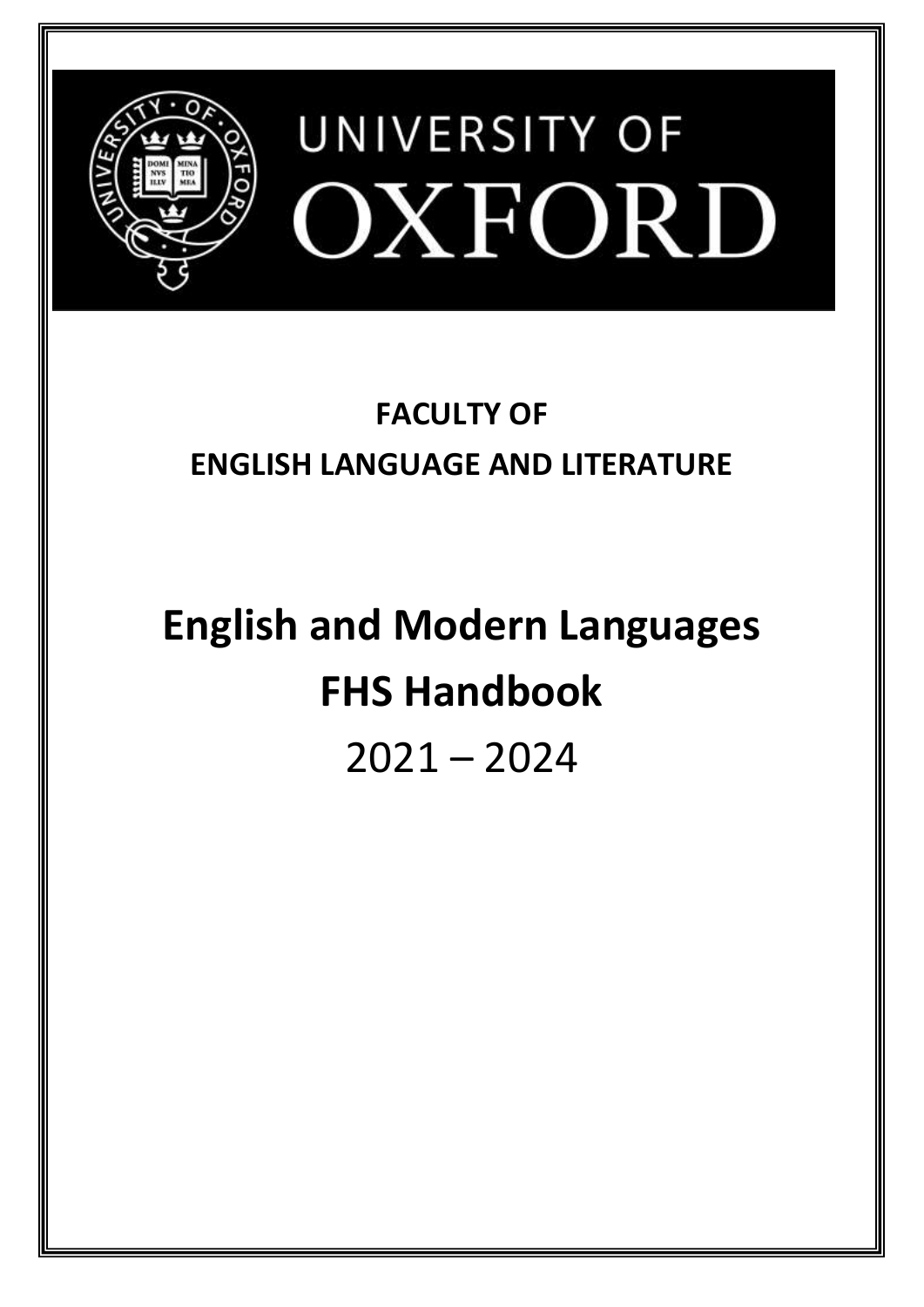# <span id="page-1-0"></span>**1 Foreword**

# <span id="page-1-1"></span>**1.1 Welcome**

A warm welcome to your studies with the Faculties of English and Modern Languages at Oxford. We are very proud of what we can offer you through your course. We have more tutors and students than any other Faculty of English in the UK and both Faculties are ranked first in the world in their subjects. Our strength lies in the range of material we cover and the individual attention we can give you to help you find your way. We aim to spark your interest and develop your talents to make you the best critics you can be. Your studies here will be stimulating, testing, challenging, and fun, in equal measure. Oxford has extraordinary resources for the study of literature and culture in English and European languages; it has outstanding libraries and museums and collections, both famous and little-known; a host of entertainment venues to expand your cultural horizons; beautiful and inspiring buildings; and lovely countryside within reach. There are countless opportunities to learn at Oxford and lots of willing brilliant minds to guide you through them. Do not be afraid to seize every chance and to ask questions. We wish you all the best for your time here.

Professor Marion Turner, Chair of the English Faculty Board.

Professor Geraldine Hazbun, Director of Undergraduate Studies, Modern Languages

# <span id="page-1-2"></span>**1.2 Statement of coverage**

This handbook applies to students starting their FHS course in Michaelmas Term 2021. The information in this handbook may be different for students starting in other years.

#### <span id="page-1-3"></span>**1.1 Version**

| Version     | <b>Details</b>     | Date       |
|-------------|--------------------|------------|
| Version 1.0 | handbook published | 15.12.2021 |
|             |                    |            |
|             |                    |            |

#### <span id="page-1-4"></span>**1.2 Disclaimer**

The Examination Regulations relating to this course are available at [https://www.admin.ox.ac.uk/examregs/.](https://www.admin.ox.ac.uk/examregs/) If there is a conflict between information in this handbook and the Examination Regulations then you should follow the Examination Regulations. If you have any concerns please contact the Undergraduate Studies Office in the English Faculty on undergrad@ell.ox.ac.uk.

The information in this handbook is accurate at the time of publication (see 1.3, above); however it may be necessary for changes to be made in certain circumstances, as explained at [www.ox.ac.uk/coursechanges.](http://www.ox.ac.uk/coursechanges) If such changes are made the department will publish a new version of this handbook together with a list of the changes and students will be informed.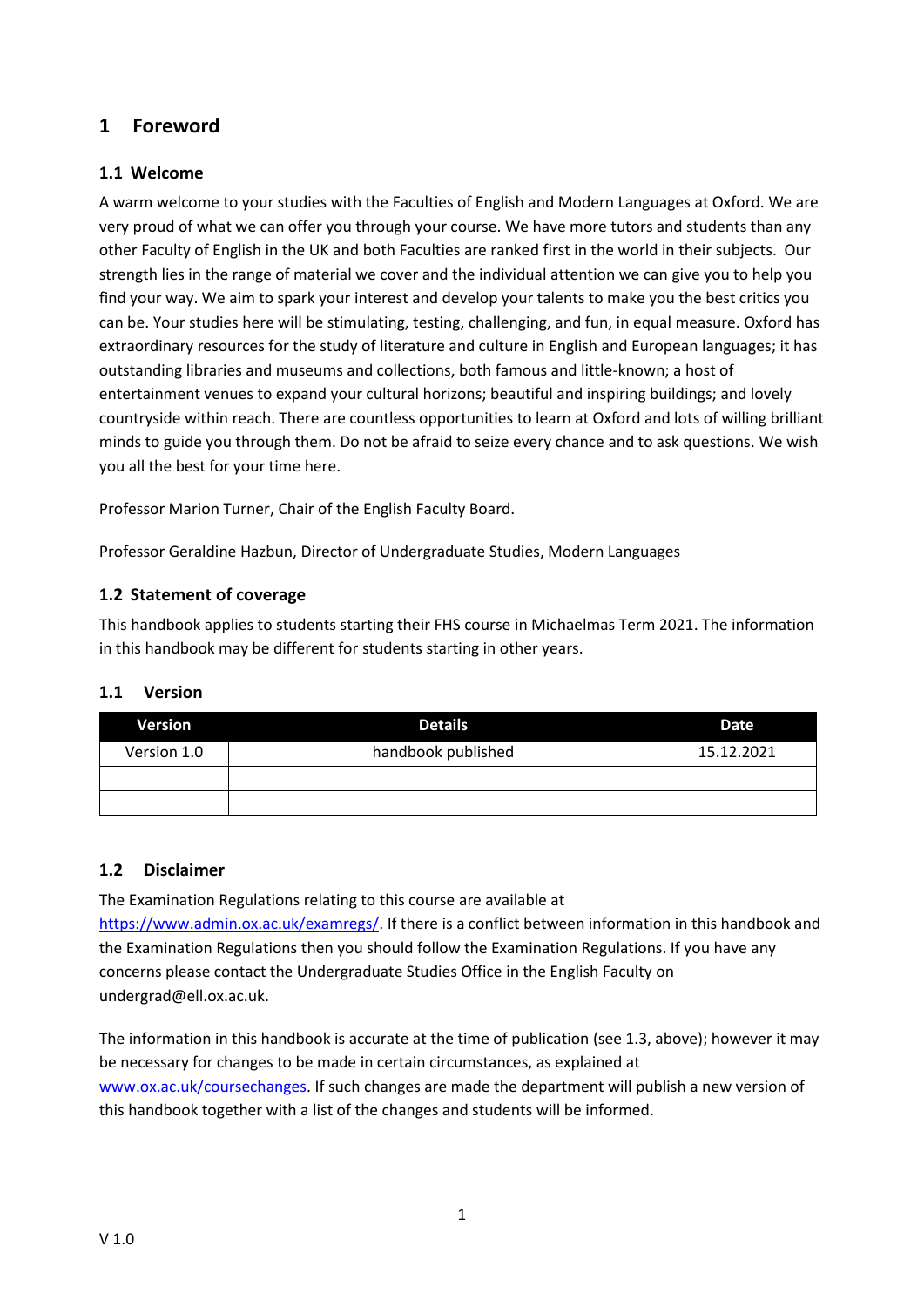# <span id="page-2-0"></span>**1.3 List of contents**

| $\mathbf{1}$   |       | Foreword                                                                | 1              |
|----------------|-------|-------------------------------------------------------------------------|----------------|
|                | 1.1   | Welcome                                                                 | $\mathbf{1}$   |
|                | 1.2   | Statement of coverage                                                   | $\mathbf 1$    |
|                | 1.1   | Version                                                                 | $\mathbf{1}$   |
|                | 1.2   | Disclaimer                                                              | $\mathbf{1}$   |
|                | 1.3   | List of contents                                                        | $\overline{2}$ |
| $\overline{2}$ |       | <b>Course Information</b>                                               | 4              |
|                | 2.1   | Overview                                                                | $\overline{4}$ |
|                | 2.1.1 | Note on Content                                                         | 4              |
|                | 2.2   | Educational Aims of the BA in English and Modern Languages              | $\overline{4}$ |
|                | 2.3   | Intended learning outcomes                                              | 5              |
|                | 2.4   | Course Structure                                                        | 9              |
|                | 2.5   | Recommended pattern of teaching                                         | 9              |
|                | 2.6   | Course Paper information: Modern Languages (Part I, Papers 1-5)         | 10             |
|                | 2.7   | Course Paper information: English (Papers 6-8)                          | 10             |
|                | 2.7.1 | English Course I (EML Part II)                                          | 10             |
|                | 2.7.2 | English Course II (EML Part III)                                        | 10             |
|                | 2.8   | Course Paper Information: Dissertation (Part IV, Paper 9):              | 11             |
|                | 2.9   | <b>Creating a Balanced Course</b>                                       | 11             |
|                | 2.10  | The Year Abroad                                                         | 13             |
| 3              |       | <b>Studying</b>                                                         | 15             |
|                | 3.1   | Marking and Classification Criteria                                     | 15             |
|                | 3.1.1 | Criteria for English Examination Questions                              | 15             |
|                | 3.1.2 | Criteria for English Extended Essays and Dissertations                  | 16             |
|                | 3.2   | Examinations                                                            | 18             |
|                | 3.2.1 | Examiners                                                               | 19             |
|                | 3.2.2 | Old English and Early Middle English character protocol for timed exams | 19             |
|                | 3.3   | Good academic practice                                                  | 19             |
|                | 3.4   | Word Limits & Appendices                                                | 20             |
|                | 3.5   | Presentation                                                            | 20             |
|                | 3.6   | References and Bibliography                                             | 20             |
|                | 3.6.1 | Sample bibliography of style handbooks                                  | 21             |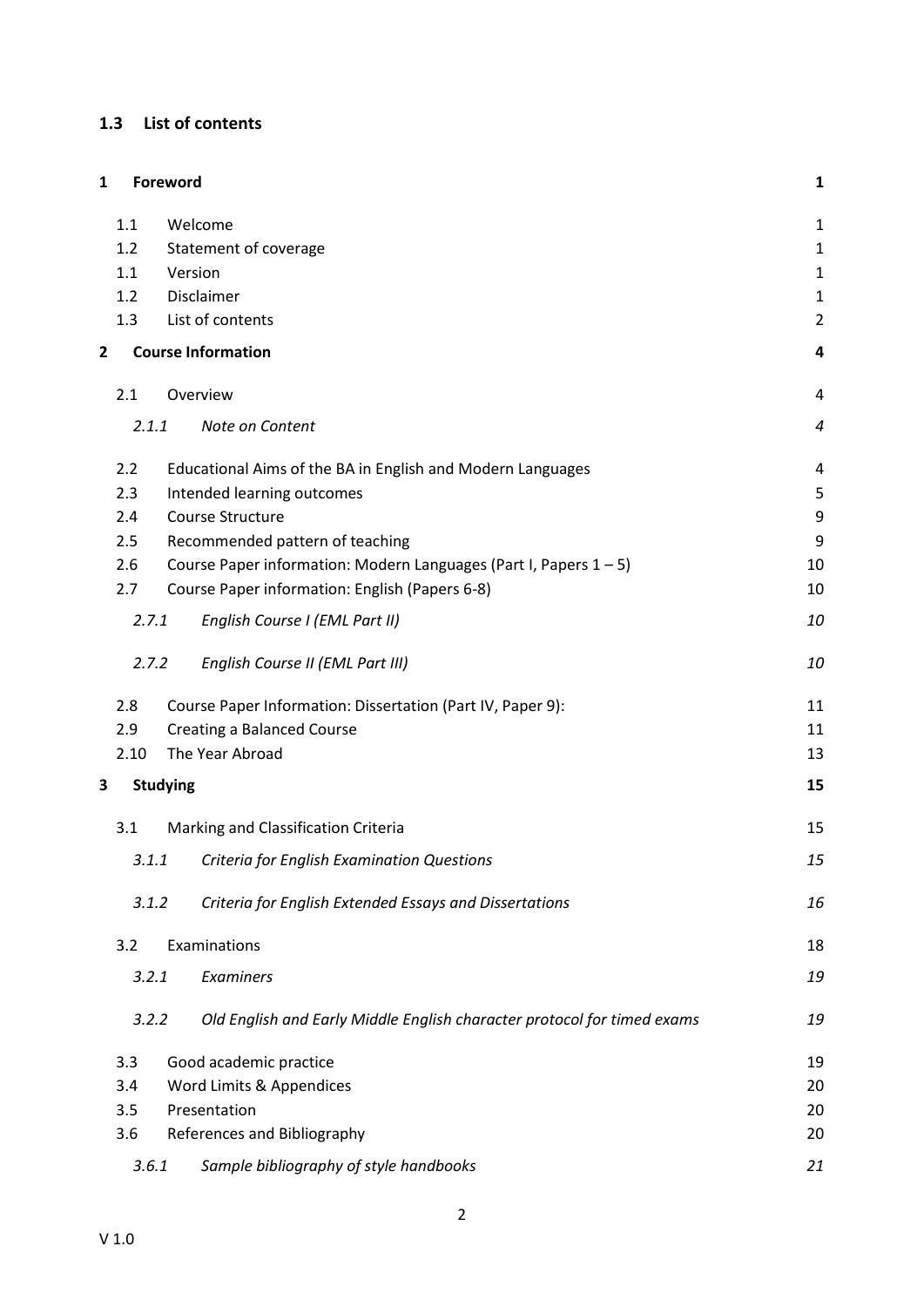|   | 3.6.2             | Modern Humanities Research Association (MHRA) referencing | 21 |
|---|-------------------|-----------------------------------------------------------|----|
|   | 3.6.3             | Citing the OED                                            | 26 |
|   | 3.6.4             | Citation of objects in written work                       | 27 |
|   | 3.6.5             | <b>Bibliographies</b>                                     | 27 |
|   | 3.6.6             | Online referencing tutorial                               | 28 |
| 4 |                   | <b>About the Faculties</b>                                | 29 |
|   | 4.1               | The Faculty Offices and Key Contacts                      | 29 |
|   | 4.2               | Committees and Decision-making within the Faculties       | 30 |
|   | 4.3               | The Undergraduate Joint Consultative Committee (JCC)      | 31 |
|   | 4.4               | <b>Evaluation and feedback</b>                            | 32 |
|   | 4.5               | <b>Building Access</b>                                    | 32 |
|   | 4.6               | Complaints and academic appeals                           | 32 |
|   | 4.7               | Career development                                        | 33 |
| 5 | <b>Appendices</b> |                                                           | 35 |
|   | 5.1               | Lecture Recording                                         | 35 |
|   | 5.1.1             | <b>EULA (End User Licencing Agreement)</b>                | 35 |
|   | 5.1.2             | Notice of Recording                                       | 36 |
|   | 5.2               | <b>EMERGENCY INFORMATION</b>                              | 36 |
|   | 5.2.1             | <b>Oxford University Security Services</b>                | 36 |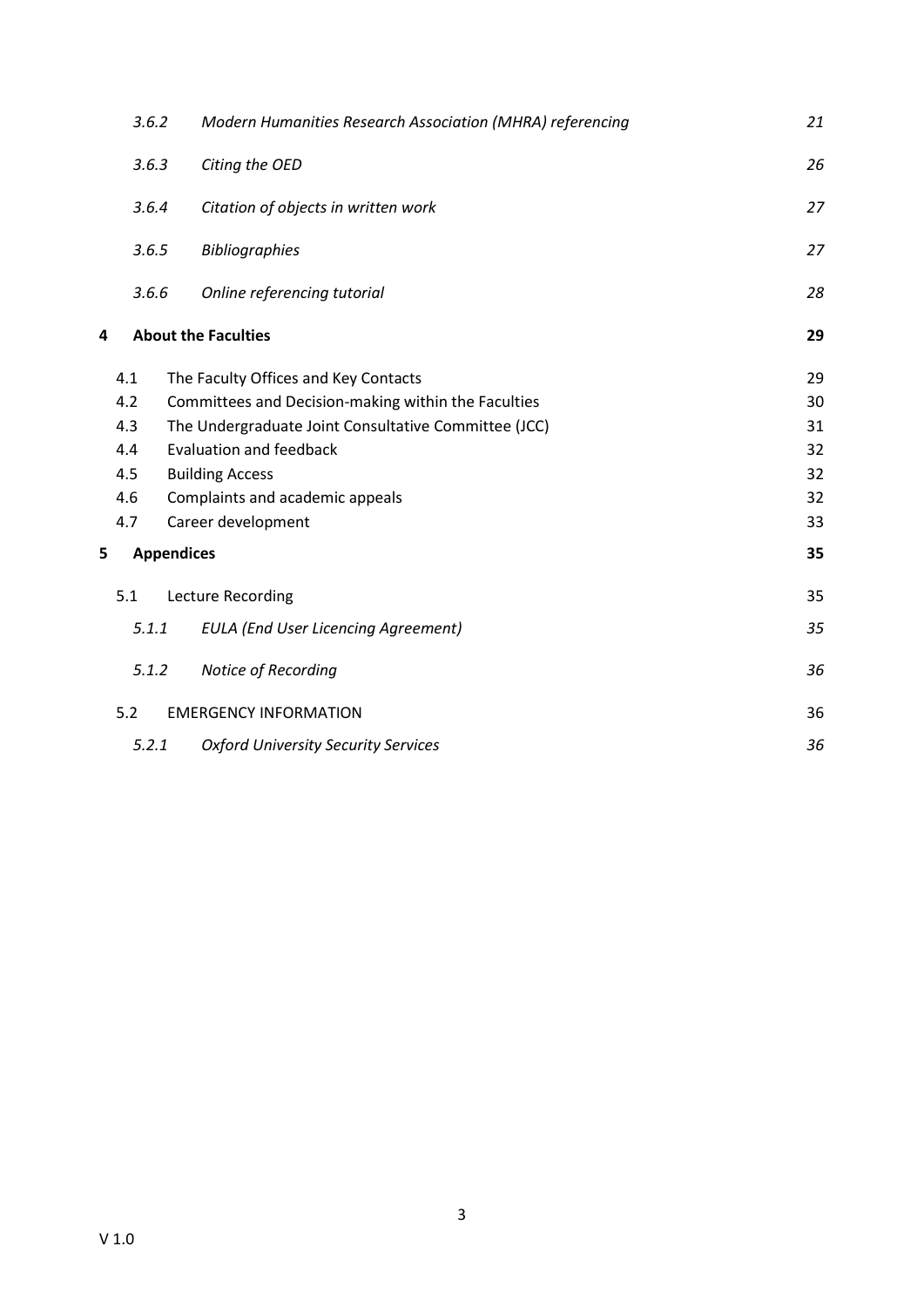# <span id="page-4-0"></span>**2 Course Information**

# <span id="page-4-1"></span>**2.1 Overview**

This handbook covers the Honour School of English and Modern Languages, the final three years of BA (Hons) English and Modern Languages award. Undergraduate awards are located at Levels 4, 5 and 6 of the Frameworks for Higher Education Qualifications. The Subject Benchmark Statements for English and for Languages, Cultures and Societies can be found at https://www.qaa.ac.uk/en/quality-code/subjectbenchmark-statements

This handbook contains essential information about the Faculties and the course, but further useful information is available via the English Faculty and Modern Languages pages for undergraduates, at: [https://canvas.ox.ac.uk/courses/28028,](https://canvas.ox.ac.uk/courses/28028) [and](file:///C:/Users/engf0305/AppData/Local/Microsoft/Windows/AppData/Local/Temp/and) [https://canvas.ox.ac.uk/courses/20010.](https://canvas.ox.ac.uk/courses/20010)

In particular, you should consult the Modern Languages Undergraduate Course Handbook and FHS handbooks for individual languages for the detailed information they provide. These are available online at: [https://canvas.ox.ac.uk/courses/20010.](https://canvas.ox.ac.uk/courses/20010)

If you have any issues with teaching or supervision please raise these as soon as possible so that they can be addressed promptly. Details of whom to contact are provided in section [4.6](#page-32-2) of this handbook.

# <span id="page-4-2"></span>*2.1.1 Note on Content*

The course explores potentially challenging topics. Literature and the other materials we study sometimes portray extreme physical, emotional and psychological states; depict, question, and/or endorse racist, misogynist and prejudiced views or language; and can include graphic representations of inequality and violence (of all kinds). As a Faculty, we believe that one of the important roles of study in the humanities is to explore and challenge ideas that are shocking or uncomfortable, and to understand their origins, expression and influence. We also recognise that these texts will affect students differently depending on their particular backgrounds and experiences. If anything about the material troubles you, please contact your tutors or welfare supporters.

#### <span id="page-4-3"></span>**2.2 Educational Aims of the BA in English and Modern Languages**

The programme aims to enable its students to

- i) Acquire a knowledge of a foreign culture with specific reference to its literature and language, characterised by range, depth and conceptual sophistication
- ii) Achieve a high level of competence in the spoken and written language they are studying, and to communicate effectively in formal and informal registers
- iii) Acquire some knowledge of the historical development of the expressive resources of the English language and the ways in which this relates to and impacts on the production of literary texts
- iv) Think critically and in an historicised manner about the complex relationship between literary texts and their social, political, cultural and other relevant contexts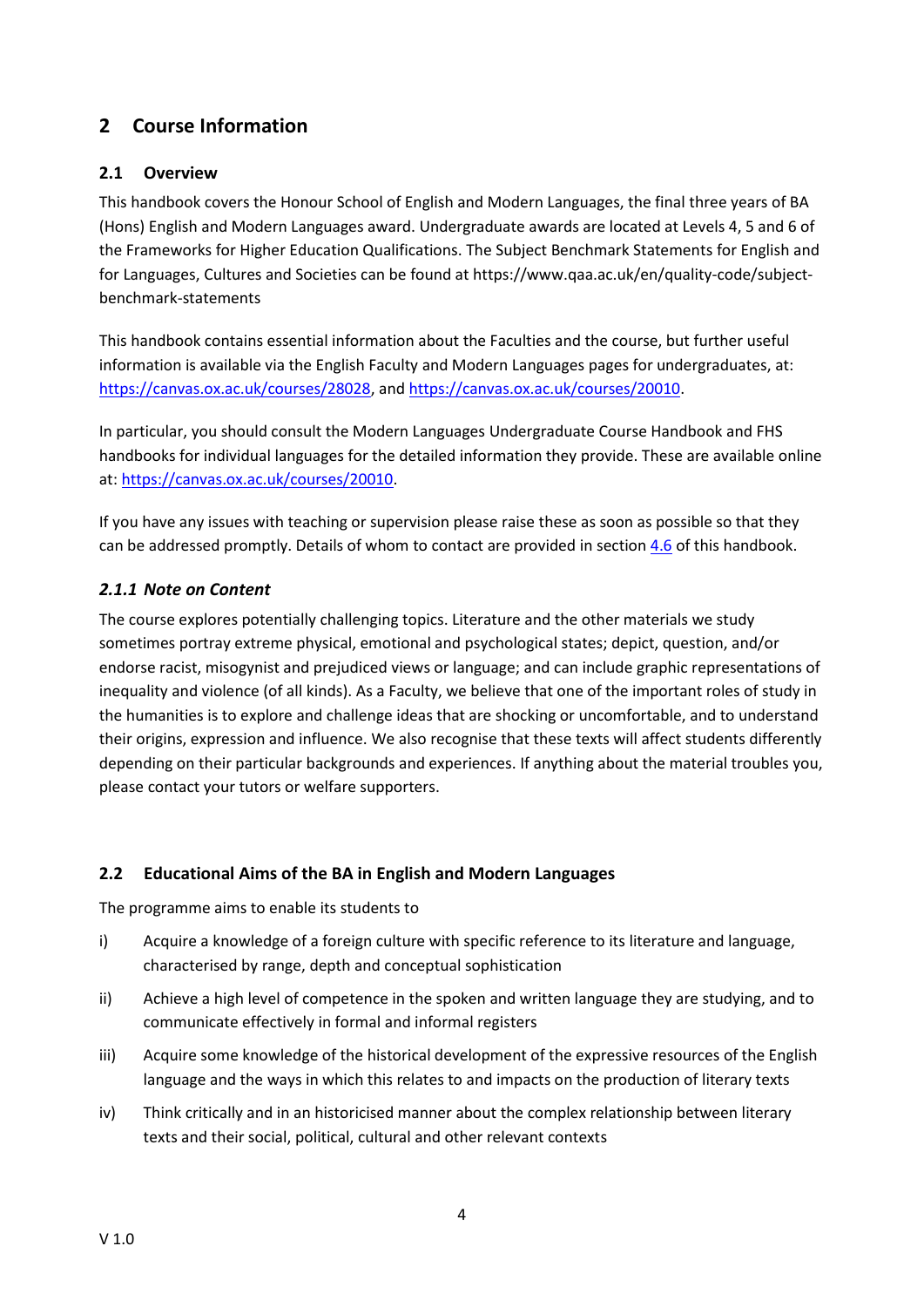- v) Develop the skill of independent thinking and writing, drawing on technical skills in literary and linguistic investigation, and on a sensitive understanding of foreign cultures in the past and in the present
- vi) Promote skills of relevance to further professional development of cultural, literary and linguistic understanding, and which are transferable to a wide range of contexts in the workplace and in later life
- vii) Engage and enhance their critical skills, imagination and creativity as an intrinsic part of an intense learning experience.

#### <span id="page-5-0"></span>**2.3 Intended learning outcomes**

| A | Knowledge and understanding of:                                                                                                                                                                  | Related teaching/learning methods and<br><b>strategies</b>                                                                                                                                                                                                                                                                                                                                                                                                                                                                                       |
|---|--------------------------------------------------------------------------------------------------------------------------------------------------------------------------------------------------|--------------------------------------------------------------------------------------------------------------------------------------------------------------------------------------------------------------------------------------------------------------------------------------------------------------------------------------------------------------------------------------------------------------------------------------------------------------------------------------------------------------------------------------------------|
| 1 | How primary evidence is employed in<br>literary-critical, linguistic and philological<br>analysis and argument;                                                                                  | The detailed study of linguistic structures,<br>literary texts, and films and other artefacts<br>from a range of periods is essential to the<br>course. Literary works are read in their original<br>language, as is some of the associated critical<br>writing. Close attention is paid in lectures,<br>classes and tutorials to the texts' generic,<br>cultural and linguistic specificity.                                                                                                                                                    |
| 2 | A broad range of literary and, where<br>chosen, linguistics topics including<br>literary theory, the history of literary<br>criticism, and processes of literary<br>production and dissemination | On the Modern Languages side, students may<br>study broad topics in the literature of different<br>periods of their choice, ranging from the<br>medieval to the modern, and may also choose<br>from a further wide range of courses more<br>focussed on specific literary and linguistic<br>topics. On the English side, the course allows<br>students to read and analyse literature from a<br>wide range of periods and genres and exposes<br>them to a variety of theoretical and ideological<br>approaches to literary and cultural history. |
| 3 | <b>Relevant linguistic skills;</b>                                                                                                                                                               | Students have a variety of language classes<br>throughout their course, and also spend their<br>third year abroad to develop their written and<br>oral skills in the language(s) studied.                                                                                                                                                                                                                                                                                                                                                        |

#### *Assessment:*

In terms of summative assessment, most aspects of the required knowledge and understanding are tested through timed examinations held during the course of the third and the twelfth terms of the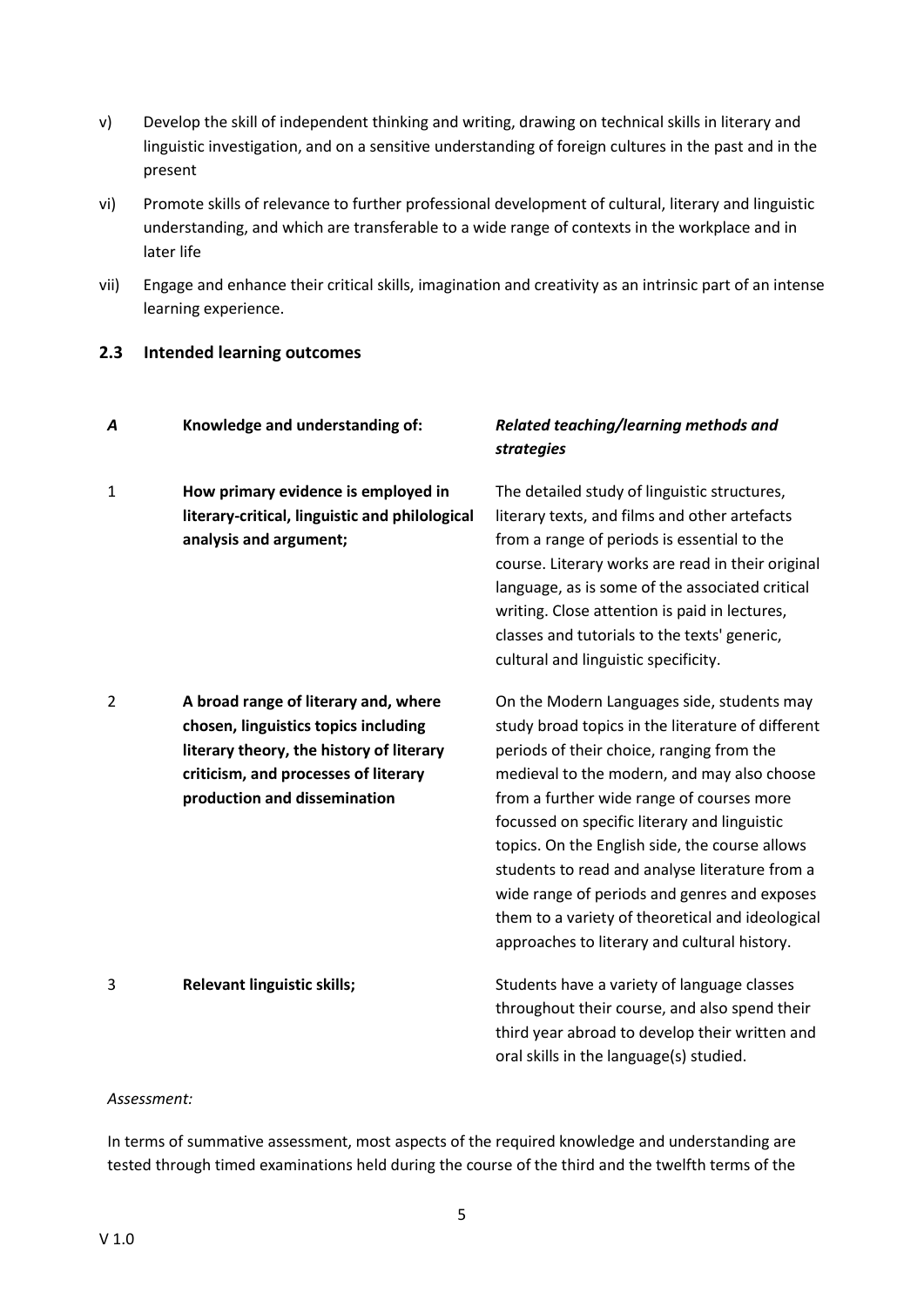programme, and by extended essays submitted in the tenth and eleventh terms. Within a range of Special Subjects studied, some options involve coursework. Oral language skills are tested in examinations in the final term of the course.

Formative assessment is provided in both weekly tutorials and practice examinations. Understanding is particularly assessed on a continuous formative basis through the weekly tutorial or seminar, and through language classes. Most colleges also have a regime of termly report reading that offers regular valuable feedback to the student.

| Β | Intellectual skills: the ability to                                                                              | Teaching/learning methods and strategies                                                                                                                                                                                                                                                                                                                                       |
|---|------------------------------------------------------------------------------------------------------------------|--------------------------------------------------------------------------------------------------------------------------------------------------------------------------------------------------------------------------------------------------------------------------------------------------------------------------------------------------------------------------------|
| 1 | Read closely, exercise critical judgement<br>and undertake sophisticated analysis;                               | There is emphasis throughout the programme<br>on the skills relevant to the careful and critical<br>reading and exegesis of primary texts. The<br>ability to gather, sift, synthesise and interpret<br>secondary material is also recognised as<br>making a particular contribution to the<br>development of sophisticated analytical skills.                                  |
| 2 | Argue persuasively, using appropriate<br>and accurate critical terminology;                                      | Practical rhetorical skills are honed within the<br>weekly tutorial context, and in the classes<br>associated with some elements of the course.<br>Student essays and presentations must display<br>the ability to identify issues, to formulate<br>arguments that are susceptible to<br>demonstration, and to marshal evidence and<br>analysis in a logical and coherent way. |
| 3 | Approach problems with creativity and<br>imagination;                                                            | Developing the creative thinking and<br>encouraging the exercise of disciplined<br>imagination of all students is integral to the<br>programme. These attributes are regarded as<br>essential if students are to comprehend the<br>values and expectations of present and past<br>societies, and the literary cultures and<br>languages studied.                               |
| 4 | Develop the exercise of independence of<br>mind, and a readiness to challenge and<br>criticise accepted opinion. | The study of a foreign culture develops an<br>awareness of contrasts with our native culture.<br>All our learning strategies are designed to<br>inculcate independence of thought, most<br>particularly the vigorous argument that we<br>seek to encourage in our regular tutorials. On                                                                                        |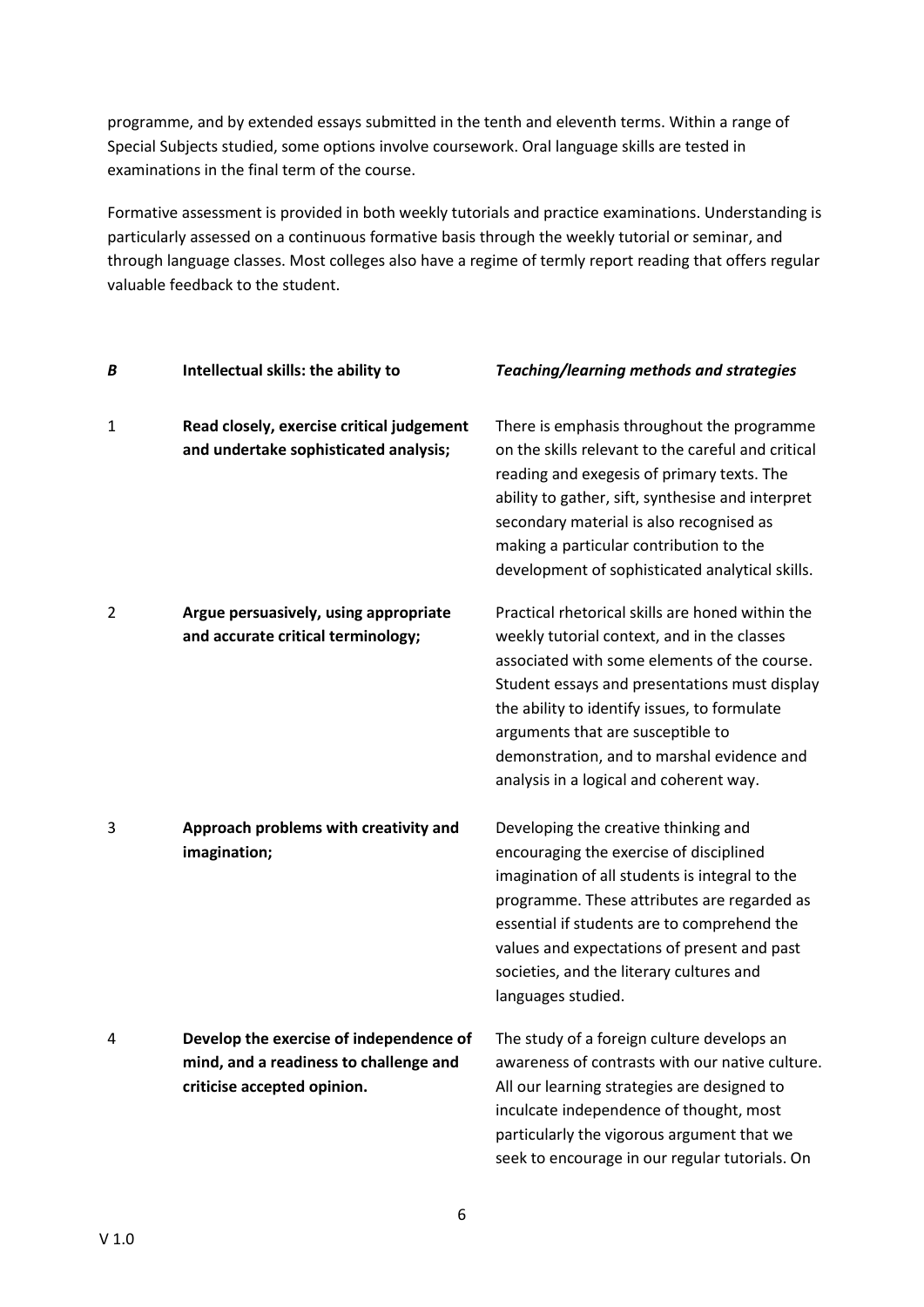literary and linguistic or philological topics, students are expected to acquire familiarity with different and sometimes conflicting approaches and interpretations, and to develop their own views through critical engagement with the work of others.

They will also have contact through tutorials and lectures, with post-holders at the forefront of new research whose own work is likely to challenge certain aspects of the status quo within their particular fields.

#### *Assessment:*

The formative assessment provided by weekly tutorials is critical to the development and monitoring of the intellectual skills set out here. Students receive weekly scrutiny of these skills through their presentation and defence of written essay material in front of an established academic and, usually, one or more of the student's peer group. In classes, presentations to a larger group of peers need to be thorough, professional, and critically and textually persuasive.

| C | Practical skills: the ability to                                                                                                                                                           | Teaching/learning methods and strategies                                                                                                                                                                                                                      |
|---|--------------------------------------------------------------------------------------------------------------------------------------------------------------------------------------------|---------------------------------------------------------------------------------------------------------------------------------------------------------------------------------------------------------------------------------------------------------------|
| 1 | Write well in a manner which can be<br>adapted for a variety of audiences and<br>contexts;                                                                                                 | The continuous scrutiny of written work,<br>whether produced for tutorials, language<br>classes or examinations, aims to promote<br>writing which is marked by well-structured and<br>coherent argument, in a prose that is clear,<br>appropriate and fluent. |
| 2 | <b>Engage in oral discussion and argument</b><br>with others, in a way that advances<br>understanding of the problems at issue<br>and the appropriate approaches and<br>solutions to them; | The weekly tutorials and other classes or<br>seminars provide ample opportunity to<br>develop and refine high-level skills in oral<br>presentation and discussion.                                                                                            |
| 3 | Ensure that a range of evidence and<br>opinion can be brought to bear on a<br>problem, and to develop research skills<br>to this end;                                                      | Emphasis is placed on showing a familiarity<br>with a variety of bibliographical resources and<br>on demonstrating an ability to identify and<br>retrieve primary sources and secondary<br>literature in English and other languages.                         |
| 4 | Employ advanced language skills in oral<br>and written contexts.                                                                                                                           | A range of language classes is provided<br>throughout the undergraduate course.                                                                                                                                                                               |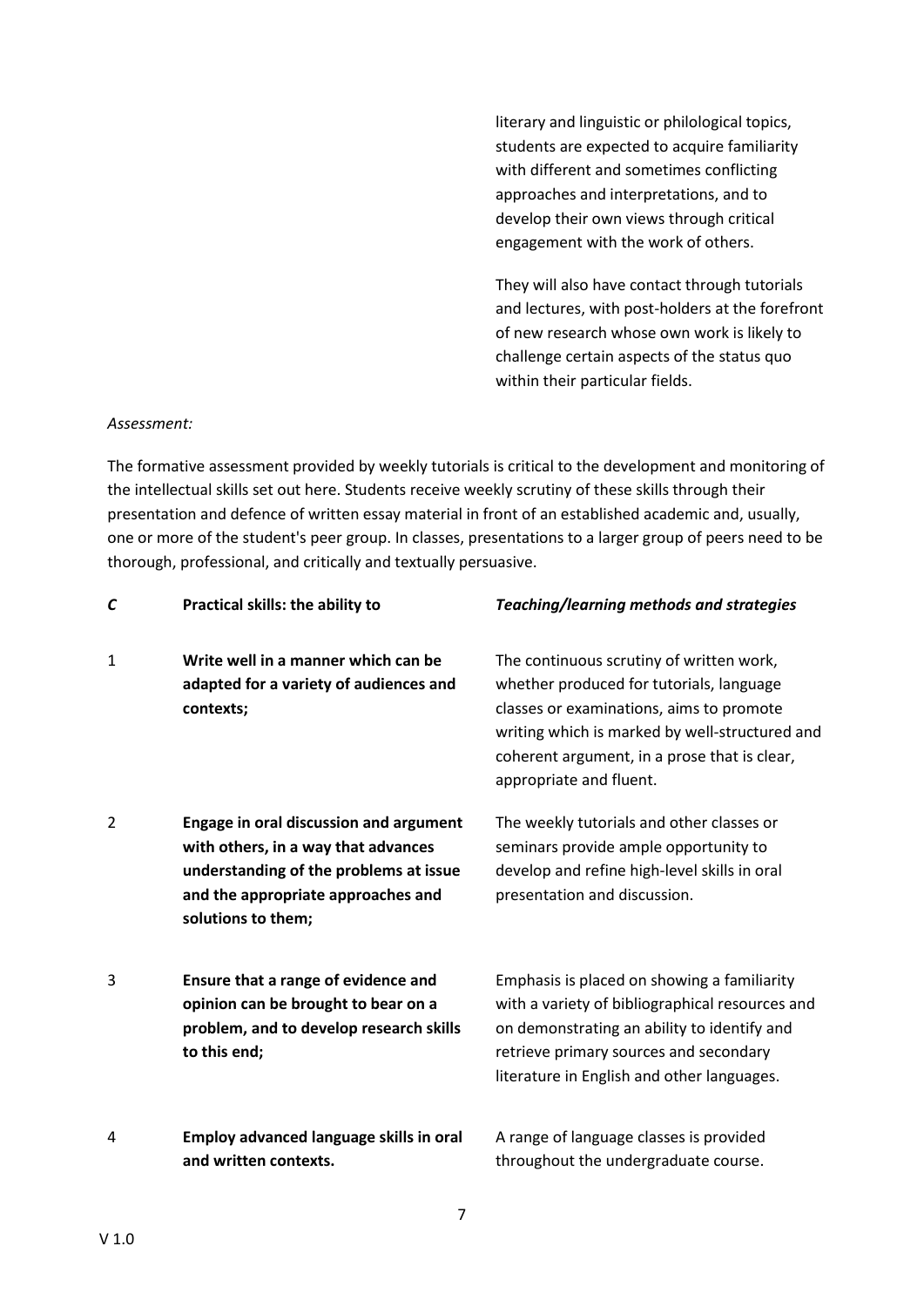|   |                                       | Conversation, discourse and comprehension        |
|---|---------------------------------------|--------------------------------------------------|
|   |                                       | classes with native speakers develop oral and    |
|   |                                       | aural skills in formal and informal contexts.    |
|   |                                       | Classes on the written language teach formal     |
|   |                                       | grammar and extend students' accuracy and        |
|   |                                       | knowledge of different registers through         |
|   |                                       | translation into and out of the language(s)      |
|   |                                       | studied, and through essay composition and       |
|   |                                       | other exercises.                                 |
| 5 | The ability to access, manipulate and | Induction sessions in IT are supplemented by a   |
|   | assess electronic data                | range of opportunities to develop skills in this |
|   |                                       | field.                                           |

#### *Assessment:*

Formative assessment through the weekly tutorial, seminar presentations where appropriate, and language classes enables a continuous monitoring of the development of practical skills. Termly reports from tutors and language teachers identify both points of excellence and of concern, while more formal assessment through termly College-based examinations ('collections') provides opportunities to monitor and provide feedback on skills associated with timed written examinations.

| D              | Transferable skills: the ability to                                                                                                                                   | <b>Teaching/learning methods and strategies</b>                                                                                                                        |
|----------------|-----------------------------------------------------------------------------------------------------------------------------------------------------------------------|------------------------------------------------------------------------------------------------------------------------------------------------------------------------|
| 1              | Find information, organise and deploy it;                                                                                                                             | Information retrieval from printed materials,<br>together with the regular use of IT (library<br>catalogues etc.), is integral to all aspects of the<br>programme.     |
| $\overline{2}$ | Draw on such information to consider<br>and analyse complex problems, in ways<br>that are imaginative and sensitive to the<br>norms and traditions of other cultures; | These are the skills at the heart of our<br>programme. They are eminently transferable<br>to contexts beyond the university and they<br>foster cultural awareness.     |
| 3              | Work well independently, with a strong<br>sense of self-direction, but with the<br>ability to work constructively in co-<br>operation with others;                    | The tutorial system is designed to promote<br>independent research skills, while Faculty and<br>College-based seminars for certain options<br>encourage collaboration. |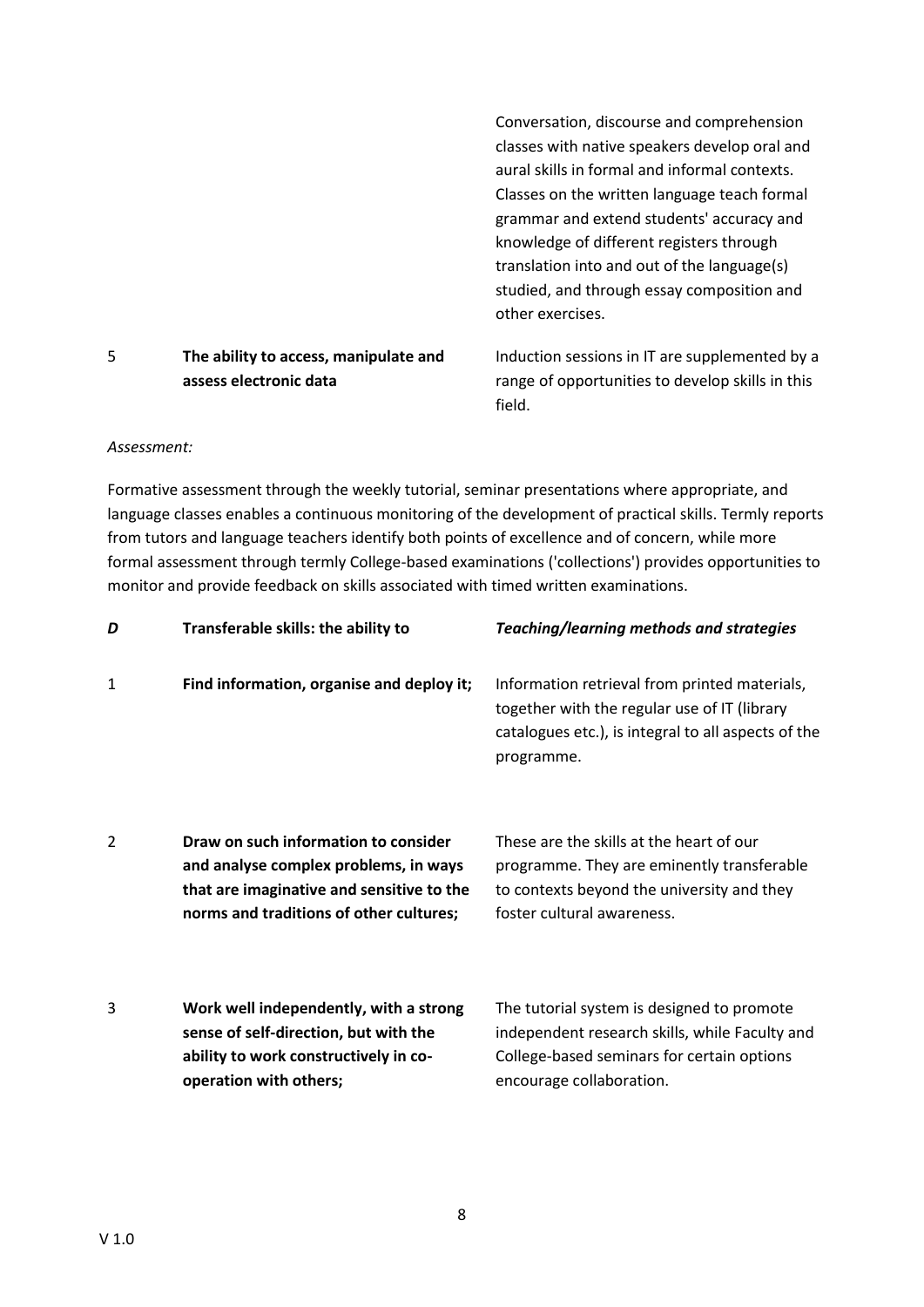| 4 | <b>Structure and communicate ideas</b><br>effectively in a variety of written and oral<br>formats; | Fostering the ability to present ideas effectively<br>and to respond constructively to the ideas of<br>others is integral to the nature and<br>construction of the programme.                                                 |
|---|----------------------------------------------------------------------------------------------------|-------------------------------------------------------------------------------------------------------------------------------------------------------------------------------------------------------------------------------|
| 5 | Plan and organise the use of time<br>effectively;                                                  | Students who are expected to produce up to<br>four pieces of written work per week (tutorial<br>essay plus language work) learn how to<br>organise their time very efficiently.                                               |
| 6 | Employ language skills at an advanced<br>level.                                                    | Graduates of this programme will have<br>received extensive language training and will<br>normally have spent a year abroad in the<br>relevant country, refining their language skills<br>in a variety of practical contexts. |

#### Assessment:

The transferable skills identified in (1)-(6) above are essential elements of this programme. As such they become the focus of much of the regular comment provided by tutors and language teachers in their weekly contacts with students, and in the various modes of formal feed-back provided to students throughout the course.

#### <span id="page-9-0"></span>**2.4 Course Structure**

In the Final Honour School you will take Part 1 (MML Papers), either Part II or Part III (English Papers) and Part IV (Dissertation).

For your Modern Languages papers you will continue with language work and translations, and also choose two option papers.

For the English side of your programme, you will take three papers from the English single honours course, choosing to take all your papers from either English Course I or Course II, with the exception of Special Options (English Paper 6) where either modern or medieval options may be taken as you wish.

Finally, all students will write a dissertation in any area of English Language or Literature, or combining English with your Modern Language.

In total, up to four papers for EML (including the dissertation) may take the form of submitted work.

#### <span id="page-9-1"></span>**2.5 Recommended pattern of teaching**

Please see the appropriate sections in the relevant handbooks of each parent school for more detailed information on typical patterns of teaching.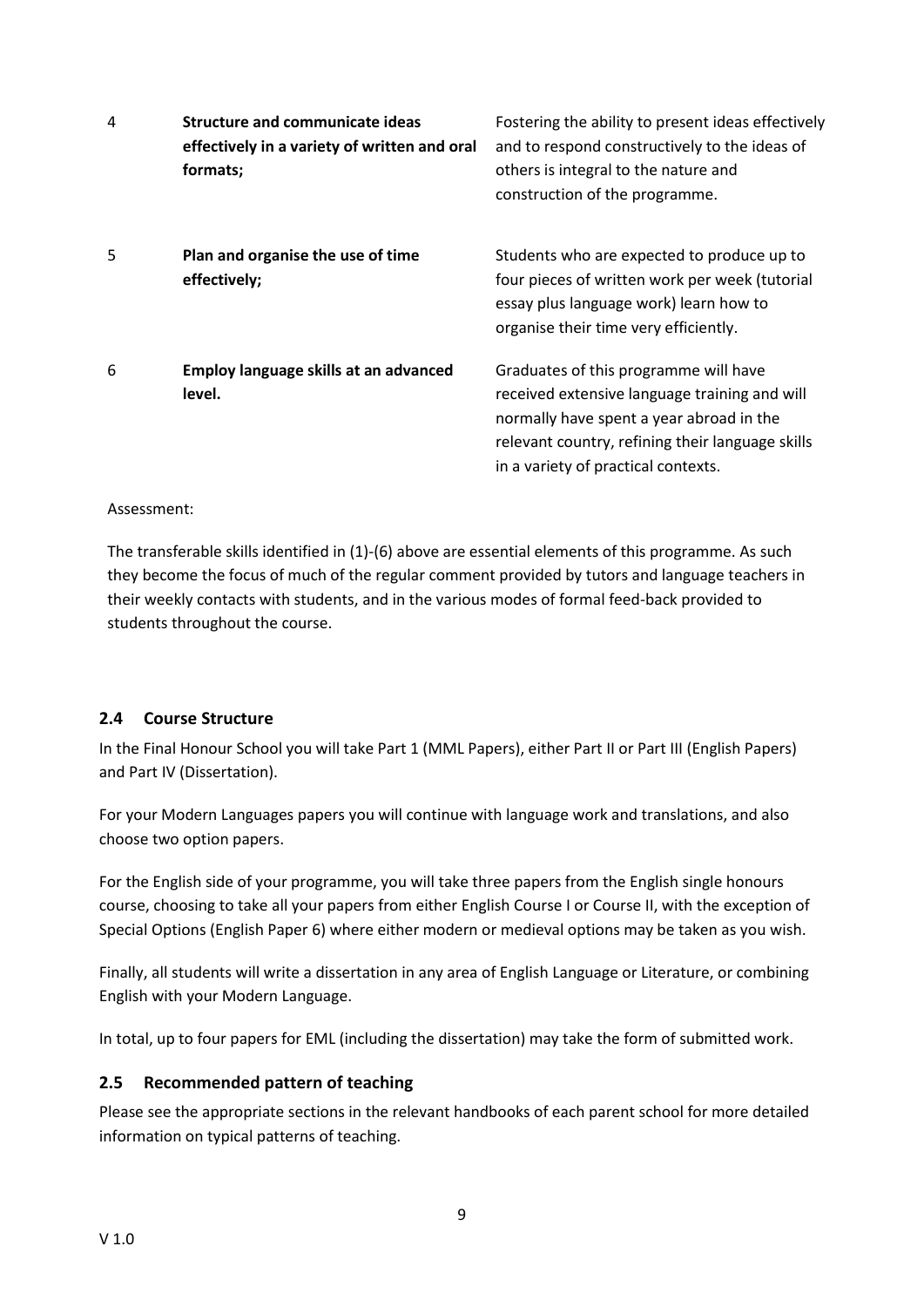#### <span id="page-10-0"></span>**2.6 Course Paper information: Modern Languages (Part I, Papers 1 – 5)**

- i) Language Paper (Modern Languages Schools Paper I). Unprepared translation or essay
- ii) Language Papers (Modern Languages Schools Papers IIA(i) and IIB(i)) (two papers of 1½ hours) (For details of i) and ii), see the relevant language-specific handbooks).
- iii) One Modern Languages Schools Paper chosen from Papers VI, VII or VIII.
- iv) One Modern Languages Schools Paper chosen from: IV, V (Linguistics Papers), IX, X, XI (Prescribed Authors/Texts) or XII (Special Subject).
- v) Oral examination

Further details of all papers are given in the Modern Languages Undergraduate Course Handbook and in the relevant language-specific Final Honour School Handbook (available at [https://canvas.ox.ac.uk/courses/20010\)](https://canvas.ox.ac.uk/courses/20010), and in the current *Examination Regulations* [\(http://www.admin.ox.ac.uk/examregs\)](http://www.admin.ox.ac.uk/examregs).

#### <span id="page-10-1"></span>**2.7 Course Paper information: English (Papers 6-8)**

You will offer three English papers and choose to take them either from English Course I (EML Part II) or Course II (EML Part III).

#### <span id="page-10-2"></span>*2.7.1 English Course I (EML Part II)*

The three papers will be chosen from English FHS Course I Papers 1-6, listed below. A maximum of two of the three papers may be examined by submission.

- i) Shakespeare (English Course I, Paper 1). Examined by a portfolio of three essays submitted in Week 2 HT in the final year.
- ii) Literature in English 1350 1550 (English Course I, Paper 2). Examined by a timed exam.
- iii) Literature in English 1550 1660 (English Course I, Paper 3). Examined by a timed exam.
- iv) Literature in English 1660 1760 (English Course I, Paper 4). Examined by a timed exam.
- v) Literature in English 1760 1830 (English Course I, Paper 5). Examined by a timed exam.
- vi) Special Options (English Course I, Paper 6). Examined by an extended essay submitted in Week 8 MT in the final year (unless specified otherwise in the course description).

#### <span id="page-10-3"></span>*2.7.2 English Course II (EML Part III)*

The three papers will be chosen from English FHS Course II Papers 1-6, listed below. A maximum of two of the three papers may be examined by submission.

- i) Literature in English 650-1100 (English Course II, Paper 1). Examined by timed exam.
- ii) Medieval English and Related Literatures 1066-1550 (English Course II, Paper 2). Examined by timed exam.
- iii) Literature in English 1350 1550 (English Course II, Paper 3). Examined by timed exam.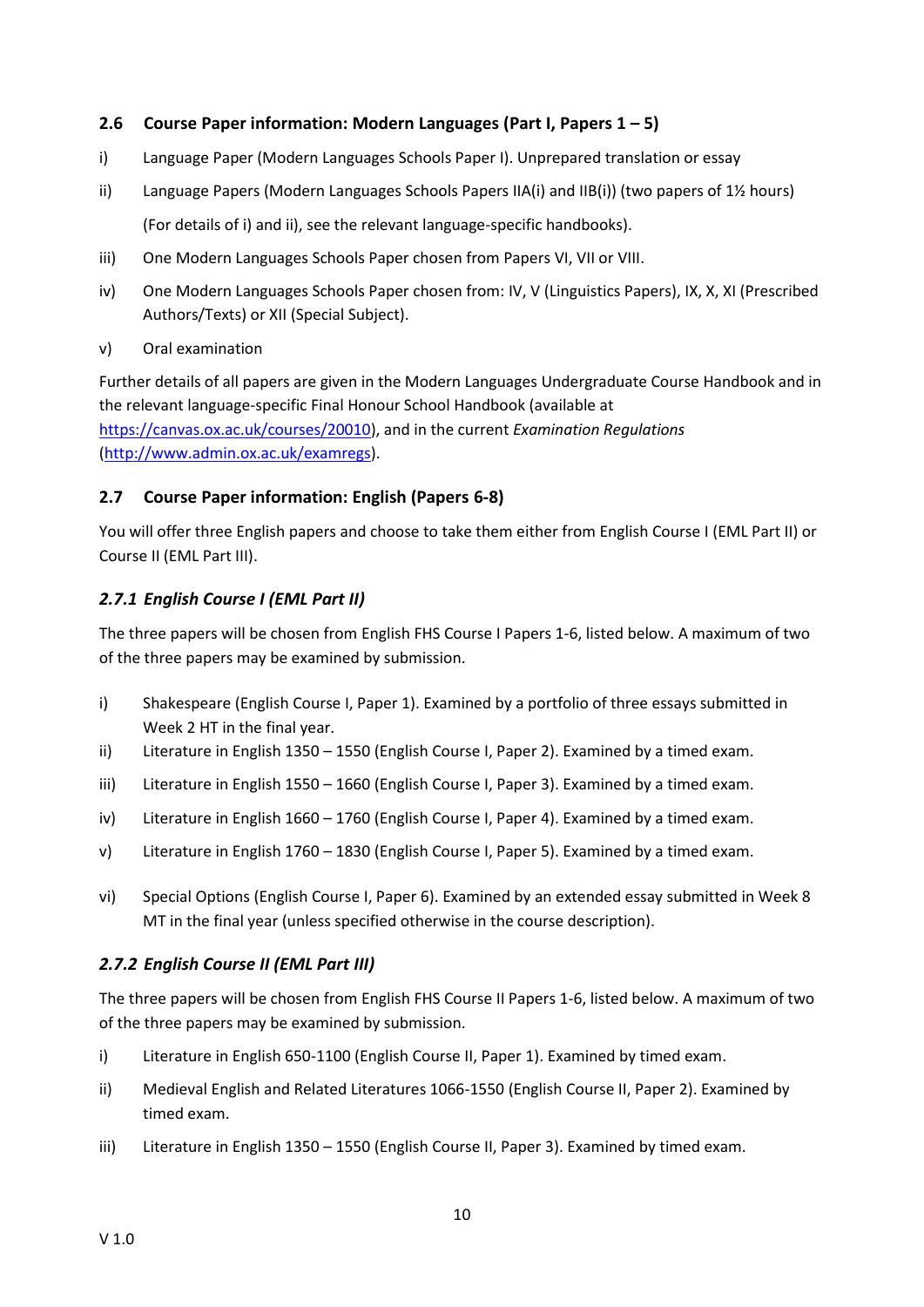- iv) The History of the English Language to c.1800 (English Course II, Paper 4 ). Examined by a portfolio of two essays submitted in Week 9 of Trinity Term of the second year.
- v) EITHER: The Material Text (English Course II, Paper 5a). Examined by a portfolio of two essays submitted in Week 2 HT in the final year.

or Shakespeare (English Course I, Paper 1 / Course II, Paper 5b ). Examined by a portfolio of three essays submitted in Week 2 HT in the final year.

vi) Special Options (English Course II, Paper 6). Examined by an extended essay submitted in Week 8 MT in the final year.

Further details of all papers are given in your English Final Honour School Handbook and in the current *Examination Regulations*.

#### <span id="page-11-0"></span>**2.8 Course Paper Information: Dissertation (Part IV, Paper 9):**

An extended essay of not fewer than 7,000 and not more than 8,000 words in length.

You will submit a dissertation in any subject area of English Language or Literature in English, or may take a comparative approach combining English and your Modern Language. You should show such historical and/or contextual knowledge as is necessary for the profitable study of the topic concerned, and must avoid repetition in your other papers of materials used in the dissertation.

You should begin thinking about what topic you might choose in Trinity Term of your second year: tutors will arrange an initial consultation with you during this term, at which you will need to plan your initial reading. If you choose a topic which none of your college tutors is a specialist in, he or she will find a dissertation supervisor from another college to teach you.

You will then continue your reading during the year abroad and then through Michaelmas Term of your final year, and will submit a dissertation abstract of no more than 100 words to the Chair of Examiners, by Thursday, Week 8 of that term. This should be submitted via the English Faculty. After Friday of Week 6 Hilary Term, you may no longer discuss with any tutor your choice of content or the method of handling it.

The dissertation will be submitted by noon on Tuesday, Week 9 of Hilary Term in the final year.

#### <span id="page-11-1"></span>**2.9 Creating a Balanced Course**

The richness of the EML course is in the range of options from which you can choose: in effect, every EML undergraduate constructs their own course. This means that, together with your college tutors, you need to think carefully about how to arrange your work across the year, so as to make it both coherent and manageable.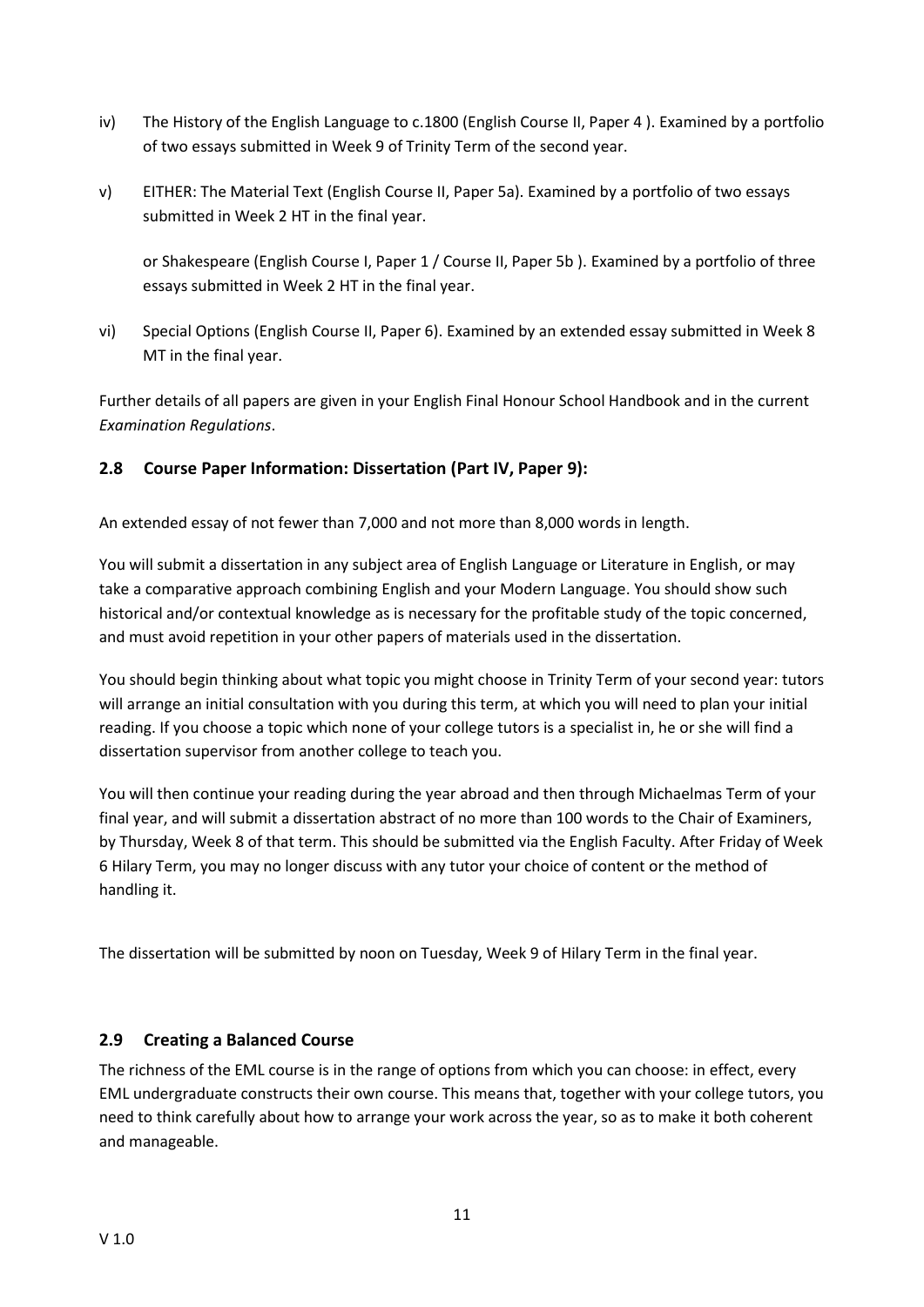Given the multitude of options available to you in FHS, and the variety of teaching practices in different colleges, and different languages, we can only give you some very general guidelines.

The below is an example of how your course may be organised; please note that this may vary depending on your chosen papers and your college. The third year is the year abroad.

Language work continues more-or-less consistently throughout the course.

| EML Parts I , II & IV                                          |                                                           | EML Parts I, III & IV                                                 |                                                                          |
|----------------------------------------------------------------|-----------------------------------------------------------|-----------------------------------------------------------------------|--------------------------------------------------------------------------|
| Year 2                                                         | Year 4                                                    | Year 2                                                                | Year 4                                                                   |
| ML - Language work                                             |                                                           | ML - Language work                                                    |                                                                          |
| ML - Topic within the<br>Period of Literature<br>(EML Paper 3) | ML - Option Paper (EML<br>Paper 4)                        | ML - Topic within the<br>Period of Literature (EML<br>Paper 3)        | ML - Option Paper (EML<br>Paper 4)                                       |
| ELL – One period paper                                         | ELL - Period paper or a<br>special option                 | ELL – One period paper                                                | ELL - Period paper or a<br>special option                                |
| ELL - Shakespeare OR a<br>second period paper                  | ELL – Completion of<br>Shakespeare paper (if<br>selected) | ELL - Shakespeare OR The<br>Material Text OR a<br>second period paper | ELL – Completion of<br>Shakespeare OR The<br>Material Text (if selected) |
|                                                                | <b>Dissertation</b>                                       |                                                                       | <b>Dissertation</b>                                                      |

#### **Year 2 (first year of FHS)**

In your second year you will study at least three papers in addition to your language papers (translation, etc.), two on the English side and at least one in Modern Languages.

The English papers will generally be:

Two period papers, or

Shakespeare / The Material Text + one period paper. (The Material text is only available if you are taking EML Part III)

For Modern Languages you will take the 'Topic within the Period of Literature' Paper (EML Paper 3, i.e. one of ML Papers VI, VII or VIII).

It is up to your college tutors to work out how best to arrange this work. For instance, you might be able to take one paper per term. Alternatively, you might study two papers concurrently during two terms, and one paper in the remaining term. Depending on your language, and your college, it may be possible for you also to make a start on your ML option paper (EML Paper 4) during your second year.

**Year 3: Year Abroad** (see poin[t 2.10\)](#page-13-0)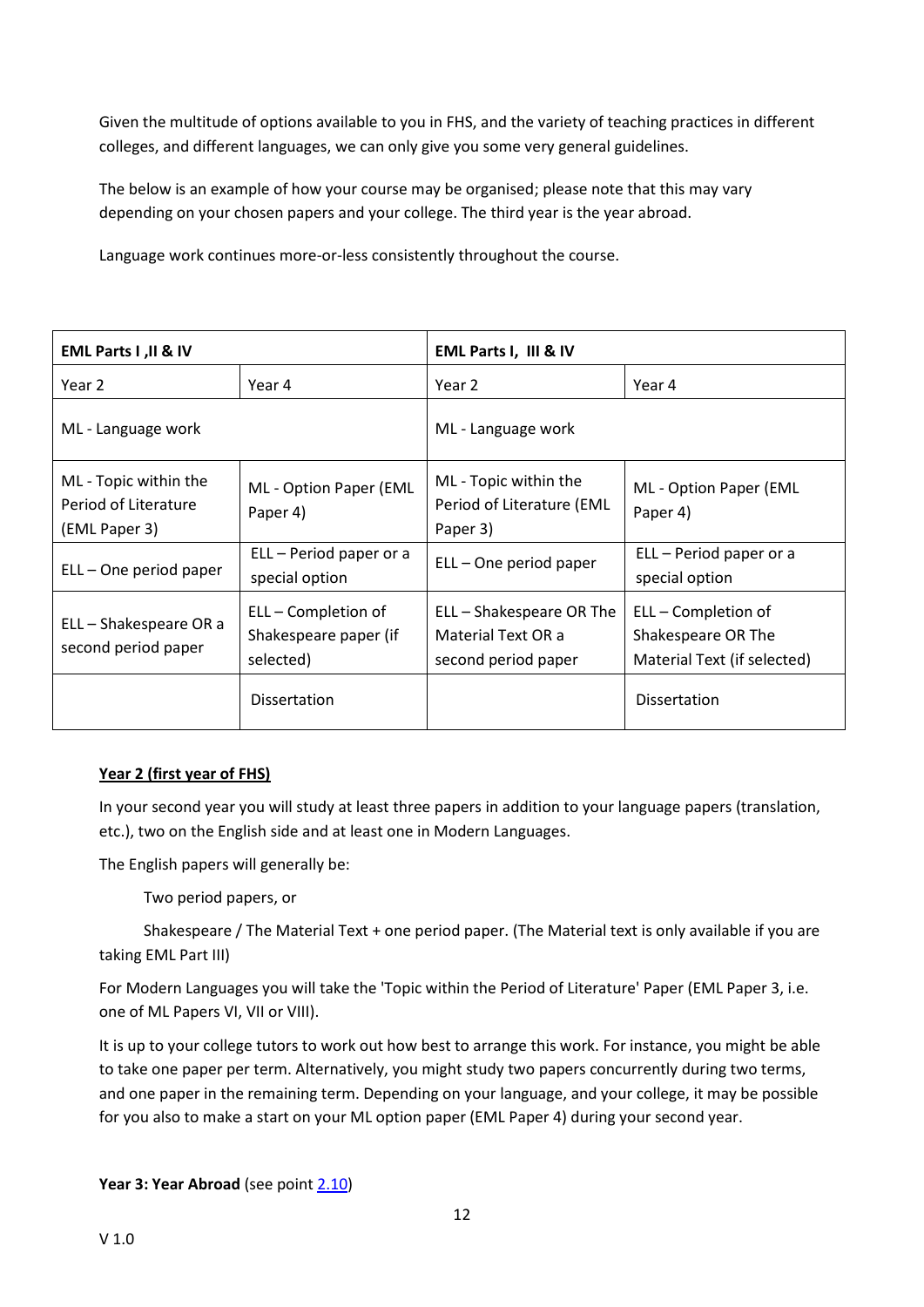#### **Year 4**

In your fourth year there will be three or four papers left for you to study, one of which is your dissertation which will be submitted at the end of HT.

On the English side, you will take either a period paper or a special option. In addition, if you have chosen to take Shakespeare or The Material Text (EML part III only), you will submit a portfolio of essays for this paper in Week 2, HT.

For Modern Languages you will take an option paper (EML Paper 4, i.e. one of ML Papers IV, V, IX, X, XI or XII), if you didn't take this in Year 2.

This works out at one-and-a-half or two Papers per term, so good planning is essential: for instance, you should do some preparatory work during your year abroad. The order in which you study these Papers during your final year will depend upon your choices. For instance, English special options (EML Part II & III Paper vi) are taken in Michaelmas Term, and examined by an extended essay that is submitted at the end of the term. Whereas ML special subjects (under EML Paper 4) are mostly taught in Hilary Term and examined by a coursework portfolio submitted in Week 10 of that term.

**Note:** Up to four papers for EML may take the form of submitted work, and you can combine English and Modern Languages papers that have similar deadlines so long as your College tutors can arrange for you to spread the work out sensibly. If necessary, the Chair of EML Examiners can give early approval of extended essay topics in order to make this possible.

However, when choosing your papers it is important to consider and discuss with your tutors the methods of examination and possible workload. For example, students opting to take the Shakespeare paper for English as well as a Modern Languages special subject (ML Paper XII) would have three submission deadlines in HT of the final year (including the dissertation). Those taking an English special option would also have an essay due at the end of MT.

Students should discuss with their tutors whether such a selection would be feasible, as well as possible timetables.

#### <span id="page-13-0"></span>**2.10 The Year Abroad**

All students are required to spend a year of residence in an appropriate country or countries during their time in Oxford. The year abroad is considered by the Modern Languages Faculty Board to be both academically desirable and integral to the course. The year abroad is normally spent in the third year. You are required to spend a period of not less than 24 weeks abroad.

The objectives of the Year Abroad are for students to:

- Improve their language skills in a variety of practical contexts
- Acquire first-hand knowledge of the culture of the target language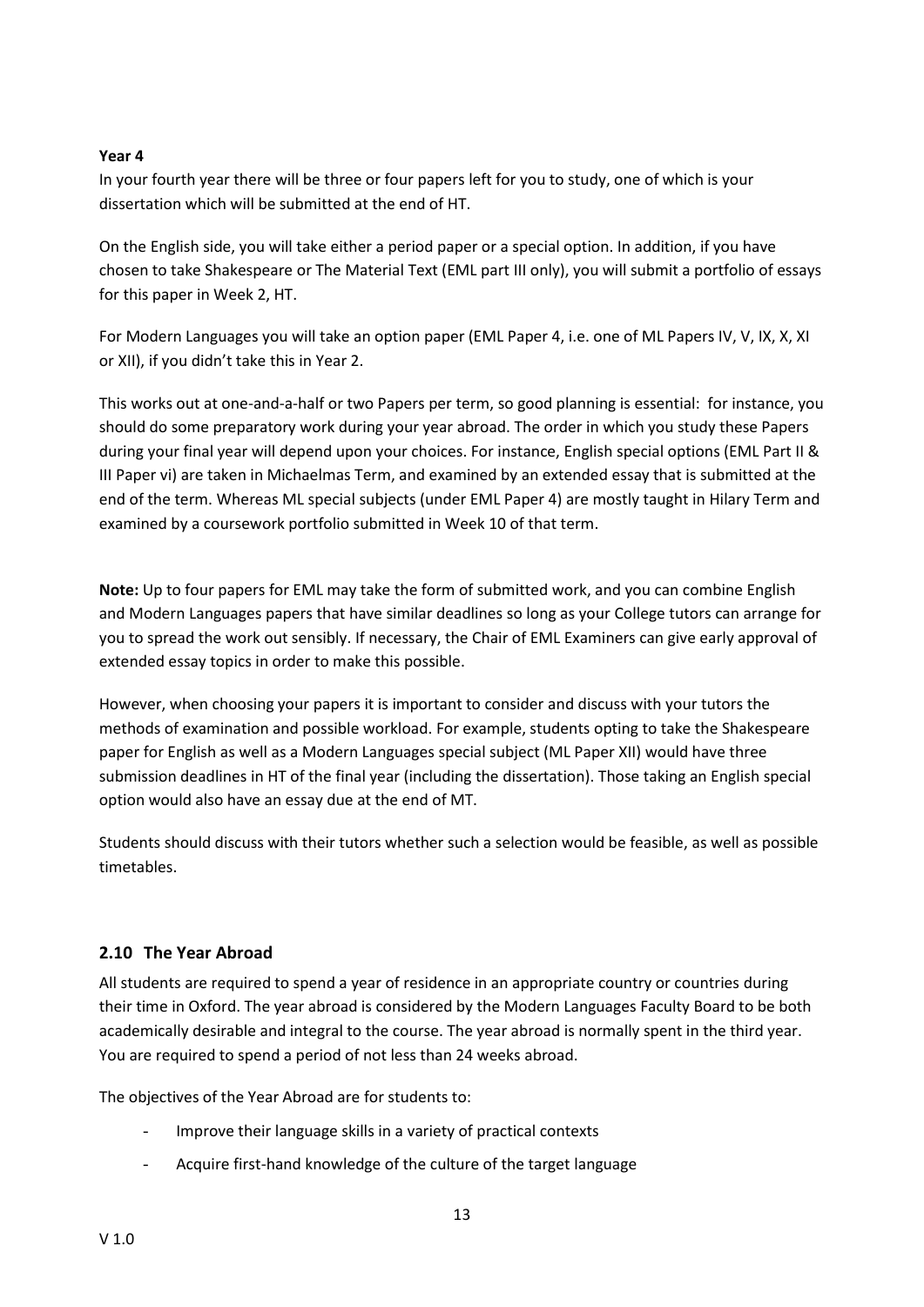- Develop the ability to cope independently in the target language

Important and more detailed information about planning the Year Abroad can be found in the Modern Languages Undergraduate Course Handbook on Canvas and on the dedicated webpages at: [https://canvas.ox.ac.uk/courses/37004.](https://canvas.ox.ac.uk/courses/37004)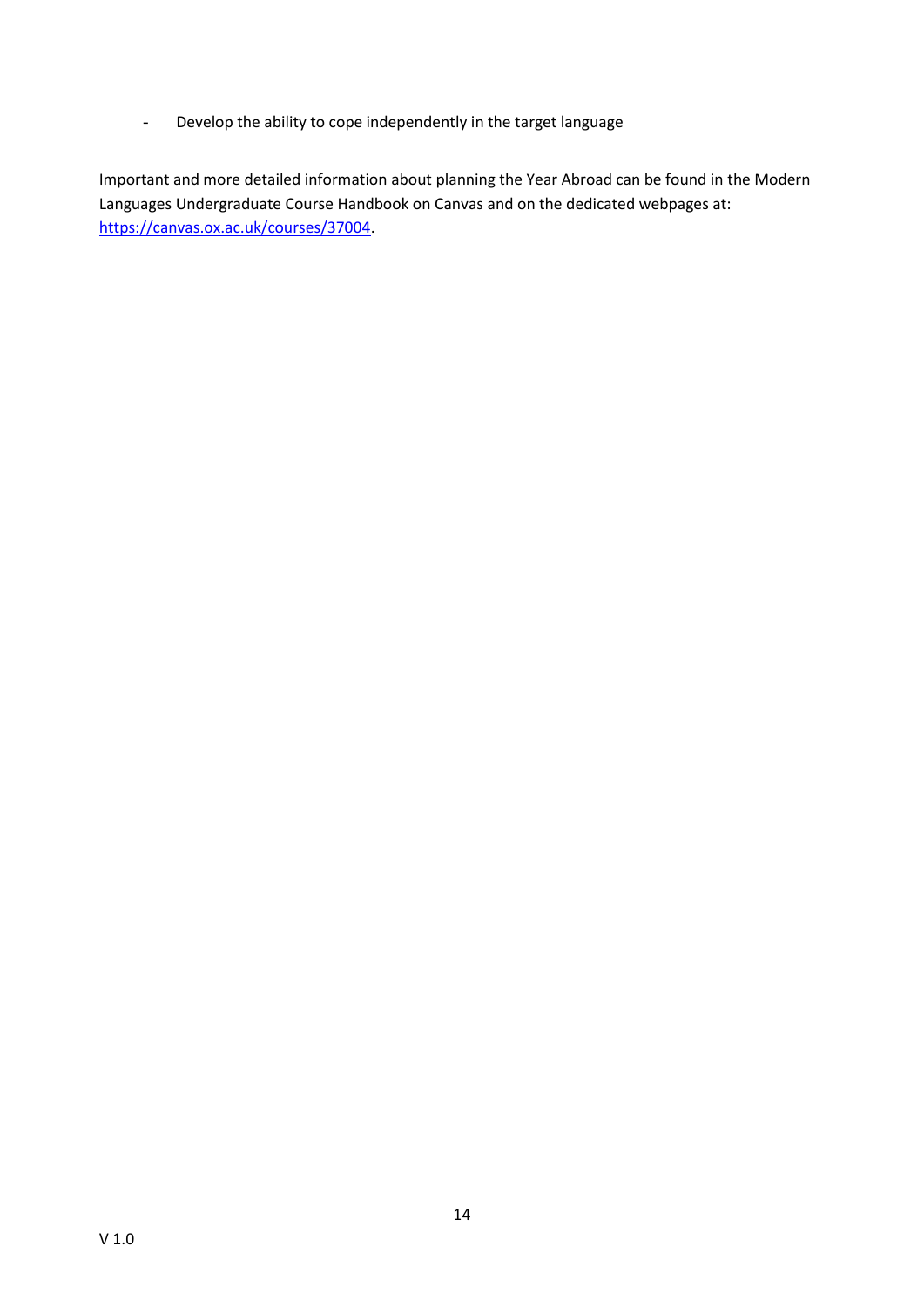# <span id="page-15-0"></span>**3 Studying**

You can find further study skills advice on Canvas at: <https://canvas.ox.ac.uk/courses/28028> and <https://canvas.ox.ac.uk/courses/20010>

# <span id="page-15-1"></span>**3.1 Marking and Classification Criteria**

The marks profiles for the Joint School of English and Modern Languages can be found at [https://canvas.ox.ac.uk/courses/20010/pages/specific-information-about-joint-schools-2020-](https://canvas.ox.ac.uk/courses/20010/pages/specific-information-about-joint-schools-2020-21?module_item_id=372612) [21?module\\_item\\_id=372612.](https://canvas.ox.ac.uk/courses/20010/pages/specific-information-about-joint-schools-2020-21?module_item_id=372612)

Please also find below the Humanities Division marking criteria and mark descriptors for assessed work.

# <span id="page-15-2"></span>*3.1.1 Criteria for English Examination Questions*

These criteria will be used in marking all three-hour question papers in both public examinations (Prelims; FHS), and in the marking of College Collections.

| <b>Engagement</b>         | incisiveness of engagement with the question;<br>$\overline{\phantom{0}}$                                            |  |
|---------------------------|----------------------------------------------------------------------------------------------------------------------|--|
|                           | depth and sophistication of comprehension of issues and implications<br>$\overline{\phantom{a}}$<br>of the question; |  |
|                           | relevant awareness of literary history and theory and critical traditions;                                           |  |
|                           | directness of answer to the question;                                                                                |  |
|                           | grasp and handling of critical materials.                                                                            |  |
| <b>Argument</b>           | coherence of argument;<br>-                                                                                          |  |
|                           | analytical clarity and power;<br>$\overline{\phantom{a}}$                                                            |  |
|                           | intellectually incisive argument and sophistication of conceptualization;<br>$\qquad \qquad -$                       |  |
|                           | independence of argument;                                                                                            |  |
|                           | quality of critical analysis of text in the service of argument.                                                     |  |
| <b>Information</b>        | relevance of deployment of information;                                                                              |  |
|                           | depth, precision and detail of evidence cited;                                                                       |  |
|                           | accuracy of facts;                                                                                                   |  |
|                           | relevant knowledge of primary texts.                                                                                 |  |
| <b>Organisation &amp;</b> | clarity and coherence of structure;                                                                                  |  |
| Presentation              | clarity, fluency and elegance of prose;<br>$\qquad \qquad -$                                                         |  |
|                           | correctness of grammar, spelling, and punctuation.                                                                   |  |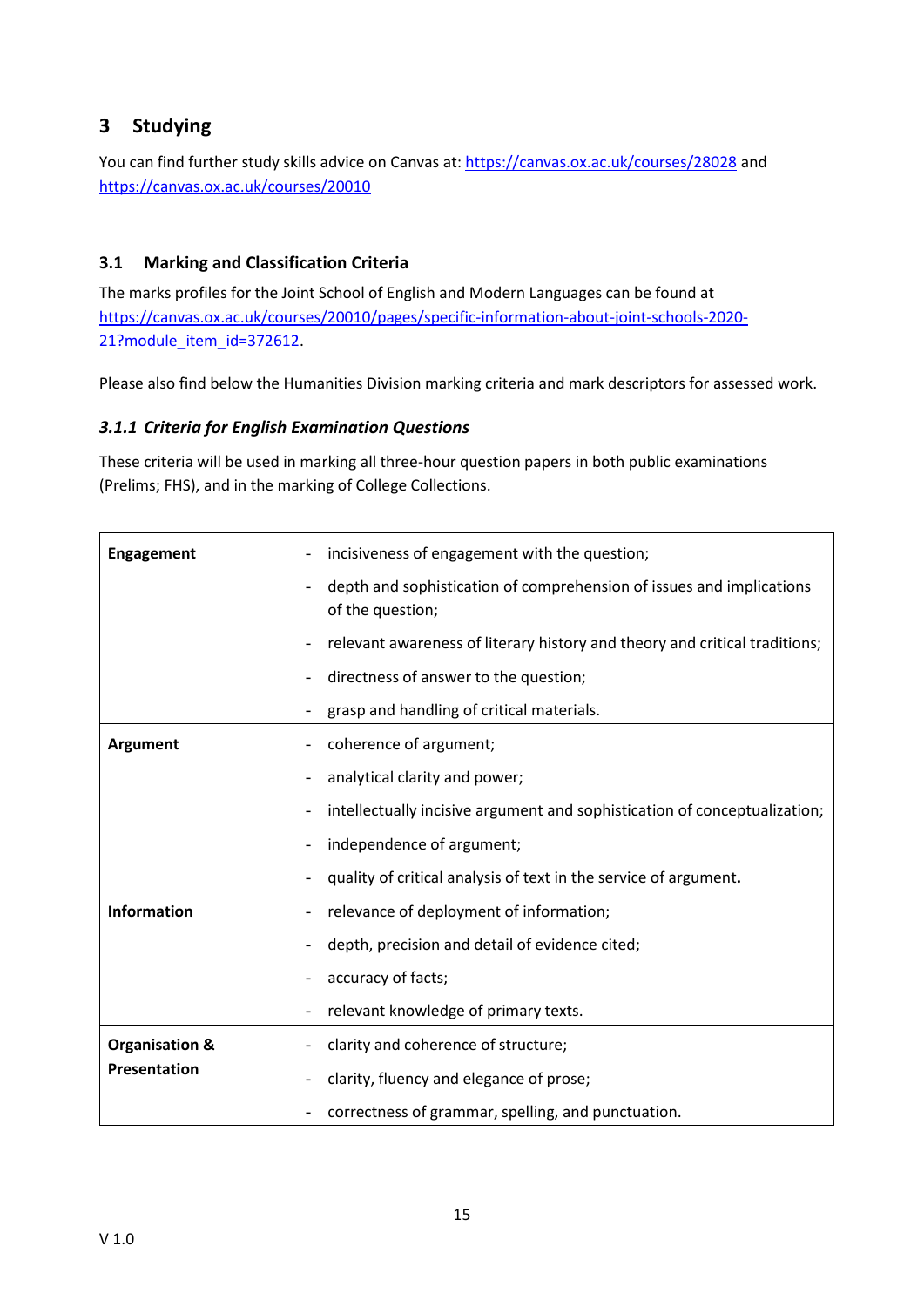# <span id="page-16-0"></span>*3.1.2 Criteria for English Extended Essays and Dissertations*

| <b>Engagement</b>         | identification and clear delineation of a subject, appropriate to the<br>word limit of the essay; |  |
|---------------------------|---------------------------------------------------------------------------------------------------|--|
|                           | relevant awareness of literary history and theory and critical traditions;                        |  |
|                           | depth and sophistication of comprehension of and engagement with<br>issues;                       |  |
|                           | grasp and handling of critical materials.                                                         |  |
| <b>Argument</b>           | coherence of argument;<br>-                                                                       |  |
|                           | analytical clarity and power;                                                                     |  |
|                           | intellectually incisive argument and sophistication of conceptualization;                         |  |
|                           | independence of argument;                                                                         |  |
|                           | quality of critical analysis of text in the service of argument.                                  |  |
| <b>Information</b>        | use of primary texts;                                                                             |  |
|                           | relevance of information deployed;                                                                |  |
|                           | depth, precision, detail and accuracy of evidence cited;                                          |  |
|                           | relevant knowledge of primary texts.                                                              |  |
| <b>Organisation &amp;</b> | clarity and coherence of structure;                                                               |  |
| Presentation              | clarity, fluency and elegance of prose;                                                           |  |
|                           | correctness of grammar, spelling, and punctuation;                                                |  |
|                           | correctness of apparatus and form of footnotes and bibliography.                                  |  |

These criteria will be used in marking all extended essays in public examinations.

#### *Mark descriptors*

| <b>Numerical</b><br><b>Marks</b> | <b>Class</b> | <b>Criteria: Examination scripts</b>                           | <b>Criteria: Extended Essays and</b><br><b>Dissertations</b>                                                                                                                                                                                                         |
|----------------------------------|--------------|----------------------------------------------------------------|----------------------------------------------------------------------------------------------------------------------------------------------------------------------------------------------------------------------------------------------------------------------|
| $86+$                            |              | Outstanding work of marked<br>independence and sophistication. | Work of a very high standard, excellent<br>handling of scholarly apparatus, wide-<br>ranging research, command of a wide<br>range of primary and secondary<br>material. Excellent choice of subject and<br>handling of arguments to suit the limits<br>of the essay. |
| 80-85                            |              | Scripts will excel across the range of<br>criteria.            | Essays will excel across the range of the<br>criteria.                                                                                                                                                                                                               |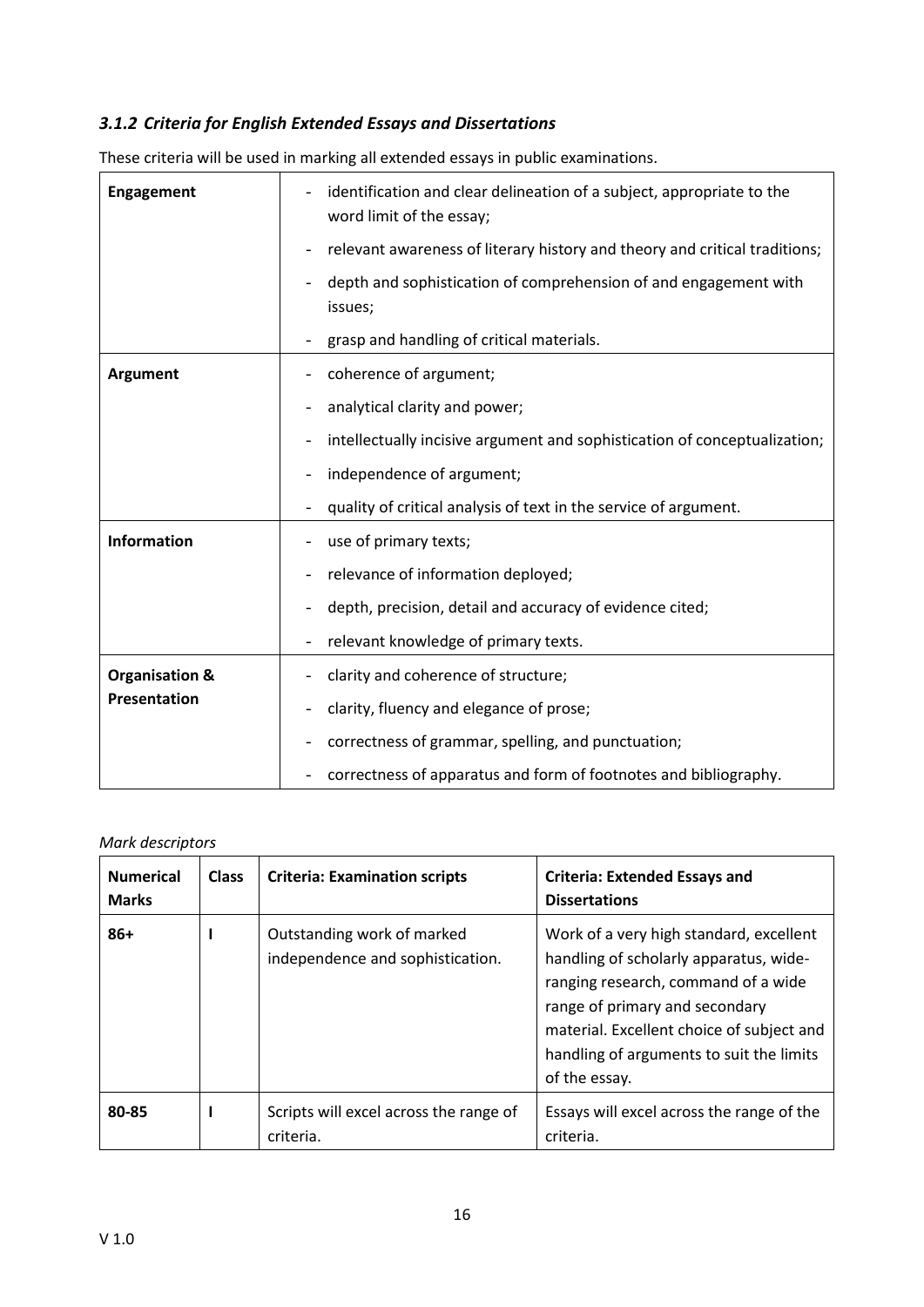| 75-79 |            | Scripts will excel in more than one<br>area, and be at least highly<br>competent in other respects. That is,<br>they must be excellent for some<br>combination of sophisticated<br>engagement with the issues,<br>incisiveness of argument and critical<br>analysis, and quality of knowledge, as<br>well as being presented clearly and<br>coherently. Truly outstanding<br>features may compensate for mere<br>high-competence elsewhere.                                                                   | Essays will excel in more than one area,<br>and be at least highly competent in<br>other respects. That is, they must be<br>excellent for some combination of the<br>quality of choice and delineation of an<br>appropriate subject, incisiveness of<br>argument and critical analysis, quality of<br>primary evidence, textual and<br>otherwise, on display, as well as being<br>presented clearly and coherently. Truly<br>outstanding features may compensate<br>for mere high-competence elsewhere. |
|-------|------------|---------------------------------------------------------------------------------------------------------------------------------------------------------------------------------------------------------------------------------------------------------------------------------------------------------------------------------------------------------------------------------------------------------------------------------------------------------------------------------------------------------------|---------------------------------------------------------------------------------------------------------------------------------------------------------------------------------------------------------------------------------------------------------------------------------------------------------------------------------------------------------------------------------------------------------------------------------------------------------------------------------------------------------|
| 70-74 | I          | Scripts will be at least very highly<br>competent across the board, and<br>probably excel in at least one group<br>of criteria. Relative weaknesses in<br>some areas may be compensated by<br>conspicuous strengths in others.                                                                                                                                                                                                                                                                                | Essays will be at least very highly<br>competent across the board, and<br>probably excel in at least one group of<br>criteria. Relative weaknesses in some<br>areas may be compensated by<br>conspicuous strengths in others.                                                                                                                                                                                                                                                                           |
| 65-69 | Ili        | Scripts will demonstrate considerable<br>competence across the range of the<br>criteria. They must exhibit some<br>essential features, addressing the<br>question directly and relevantly, and<br>offering a coherent argument<br>substantiated with accurate and<br>relevant evidence, the whole being<br>clearly-presented. Nevertheless,<br>additional strengths (for instance,<br>the sophistication of the arguments,<br>or the quality of literary analysis)<br>may compensate for other<br>weaknesses. | Essays will demonstrate considerable<br>competence across the range of the<br>criteria. They must exhibit some<br>essential features, identifying a clear<br>subject and offering a coherent<br>argument based on accurate primary<br>evidence and textual analysis, the<br>whole being clearly-presented.<br>Nevertheless, additional strengths (for<br>instance, the sophistication of the<br>arguments, or the quality of literary<br>analysis) may compensate for other<br>weaknesses.              |
| 60-64 | <b>Ili</b> | Scripts will be competent and should<br>manifest the essential features<br>described above, in that they must<br>offer relevant, substantiated and<br>clear arguments; but they will do so<br>with less range, depth, precision and<br>perhaps clarity. Again, qualities of a<br>higher order may compensate for<br>some weaknesses.                                                                                                                                                                          | Essays will be competent and should<br>manifest the essential features<br>described above, but they will do so<br>with less range, depth, precision and<br>perhaps clarity. Again, qualities of a<br>higher order may compensate for some<br>weaknesses.                                                                                                                                                                                                                                                |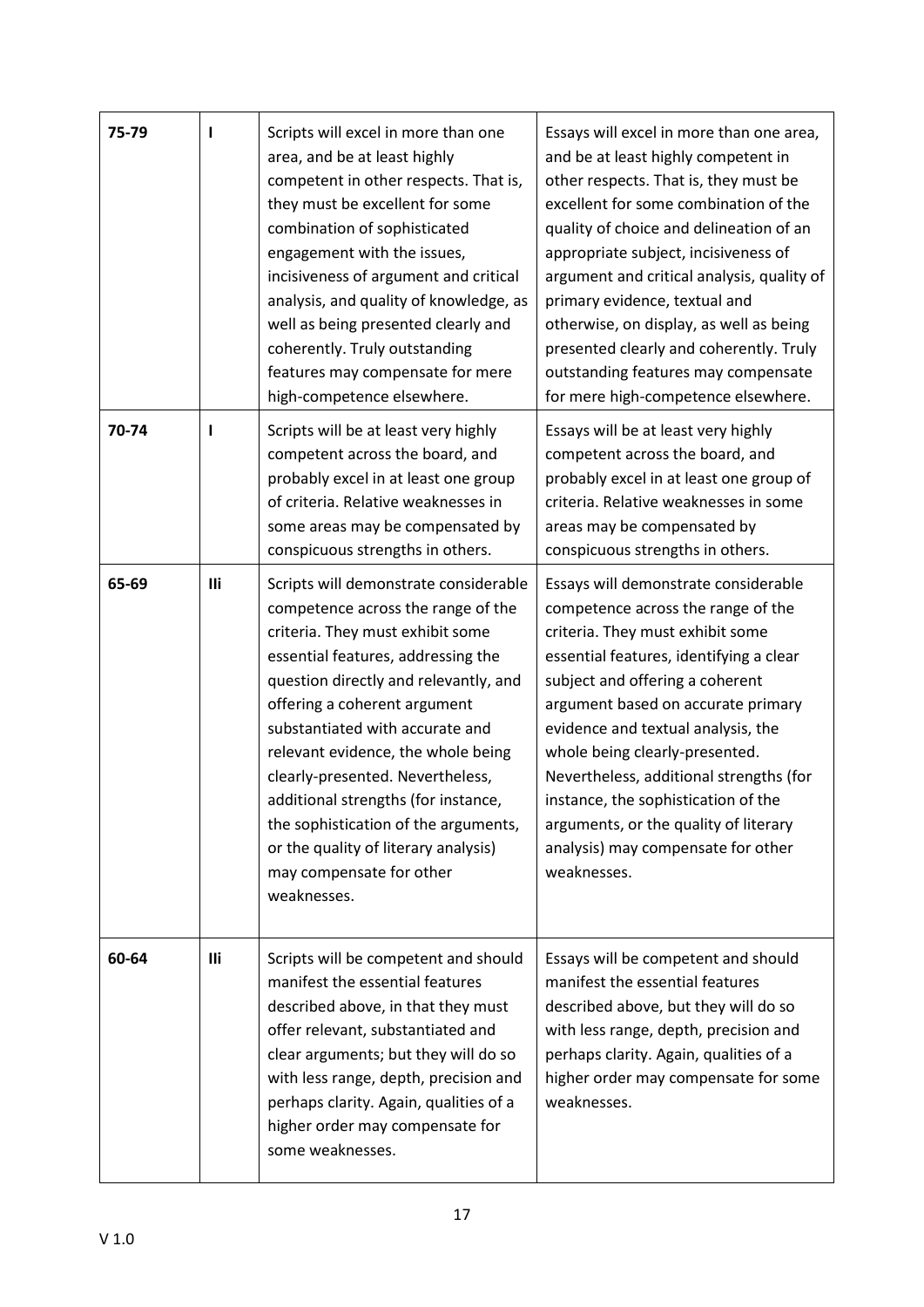| 50-59                          | <b>Ilii</b> | Scripts must show evidence of some<br>solid competence in expounding<br>information and analysis. But they<br>will fall down on one or more<br>criteria: ability to discuss the<br>question directly; relevant citing of<br>information; factual knowledge;<br>knowledge of detail; organization<br>and presentation; prose style.                                                                                                               | Essays must show evidence of some<br>solid competence in research and<br>analysis, but they will fall down on one<br>or more criteria: clear argument;<br>research and primary evidence (or<br>relevance in its deployment);<br>organization and presentation; prose<br>style; adequate apparatus.                                                                                                                                                      |
|--------------------------------|-------------|--------------------------------------------------------------------------------------------------------------------------------------------------------------------------------------------------------------------------------------------------------------------------------------------------------------------------------------------------------------------------------------------------------------------------------------------------|---------------------------------------------------------------------------------------------------------------------------------------------------------------------------------------------------------------------------------------------------------------------------------------------------------------------------------------------------------------------------------------------------------------------------------------------------------|
| 40-49                          | Ш           | Scripts will fall down on a number of<br>criteria, but will exhibit some<br>vestiges of the qualities required,<br>such as the ability to see the point of<br>the question, to deploy information,<br>or to offer some coherent analysis<br>towards an argument. Such qualities<br>will not be displayed at a high level<br>or consistently, and will be marred by<br>irrelevance, incoherence, error and<br>poor organization and presentation. | Essays will fall down on a number of<br>criteria, but will exhibit some vestiges of<br>the qualities required, such as the<br>ability to identify a subject, to deploy<br>evidence found in research, or to offer<br>some coherent analysis towards an<br>argument. But such qualities will not be<br>displayed at a high level or consistently,<br>and will be marred by irrelevance,<br>incoherence, error and poor<br>organization and presentation. |
| 30-39                          | Pass        | Scripts will display a modicum of<br>knowledge or understanding of some<br>points, but will display almost none<br>of the higher qualities described in<br>the criteria. They will be marred by<br>high levels of factual error and<br>irrelevance, generalization and lack<br>of information, and poor<br>organization and presentation.                                                                                                        | Essays will display a modicum of<br>knowledge or understanding of some<br>points, but will display almost none of<br>the higher qualities described in the<br>criteria, and will not be based on any<br>meaningful research. They will be<br>marred by high levels of factual error<br>and irrelevance, generalization and lack<br>of information, and poor organization<br>and presentation; and they may be very<br>brief.                            |
| Less than<br>or equal to<br>29 | Fail        | Scripts will fail to exhibit any of the<br>required qualities. Candidates who<br>fail to observe rubrics and rules<br>beyond what the marking-schemes<br>allow for may also be failed.                                                                                                                                                                                                                                                           | Essays will fail to exhibit any of the<br>required qualities.                                                                                                                                                                                                                                                                                                                                                                                           |

Mark descriptors for individual Modern Languages papers can be found on Canvas[: Assessment and](file:///C:/courses/20010/modules/40787)  [feedback.](file:///C:/courses/20010/modules/40787) https://canvas.ox.ac.uk/courses/20010/files/3586359?wrap=1

# <span id="page-18-0"></span>**3.2 Examinations**

Exam conventions are the formal record of the specific assessment standards for the course or courses to which they apply. They set out how your examined work will be marked and how the resulting marks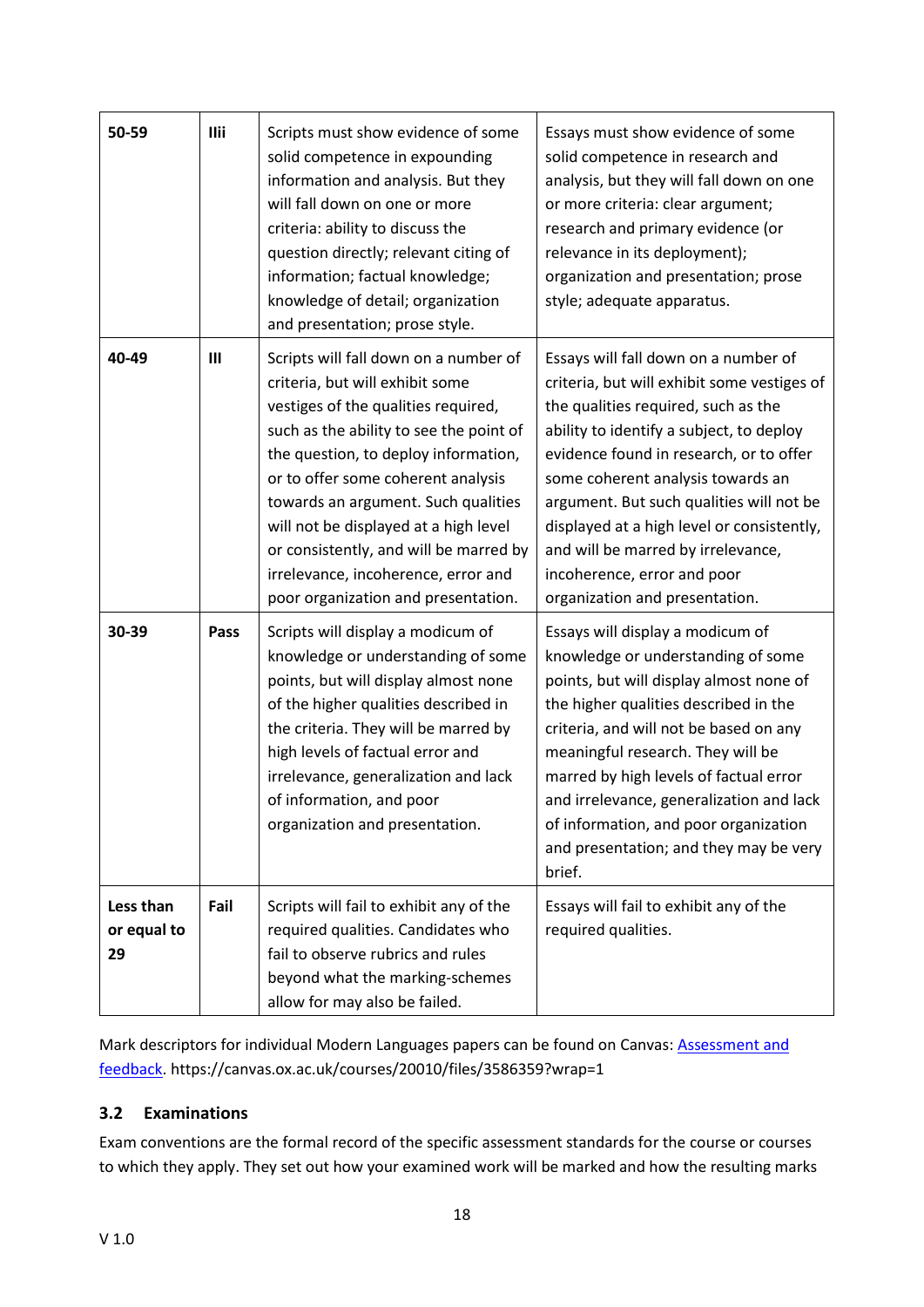will be used to arrive at a final result and classification of your award. They include information on: marking scales, marking and classification criteria, scaling of marks, progression, resits, penalties for late submission and penalties for over-length work. Examination conventions can be found on the Modern Languages Canvas pages, and in the English FHS Handbook.

# <span id="page-19-0"></span>*3.2.1 Examiners*

Candidates should not under any circumstances seek to make direct contact with individual internal or external examiners regarding the content, conduct, or outcome of an examination. Any queries should be addressed to the Chair of Examiners via the Examinations Secretary. If you are unhappy with an aspect of your assessment you may make a complaint or appeal (see Section 4.6).

Examiners' reports can be found on the faculties' [Canvas](https://canvas.ox.ac.uk/courses/28028/pages/examiners-reports?module_item_id=277910) pages.

# <span id="page-19-1"></span>*3.2.2 Old English and Early Middle English character protocol for timed exams*

Where students are using a word processor in a timed exam, it is recommended to represent Old English and Early Middle English characters as follows:

| Đ or ð (eth)                | dh |
|-----------------------------|----|
| Þ or þ (thorn)              | th |
| $AE$ or $\mathcal{E}$ (ash) | ae |
| $3$ (yogh)                  | 3  |

For portfolios and dissertations (as opposed to timed exams) the English Faculty expects the correct characters to be used rather than the exam protocol, which is intended to aid rapid typing. Students choosing to use the Old English or Early Middle English characters rather than the conventions in an exam will not be penalised.

#### <span id="page-19-2"></span>**3.3 Good academic practice**

Plagiarism is presenting someone else's work or ideas as your own, with or without their consent, by incorporating it into your work without full acknowledgement. All published and unpublished material, whether in manuscript, printed or electronic form, is covered under this definition.

Plagiarism may be intentional or reckless, or unintentional. Under the regulations for examinations, intentional or reckless plagiarism is a disciplinary offence. Further guidance on plagiarism can be found at<https://weblearn.ox.ac.uk/portal/hierarchy/humdiv/engfac/undergradu/exam> or on [Canvas.](https://www.canvas.ox.ac.uk/)

The University has also produced an extensive set of resources to help you maintain good academic practice; this can be found at [www.ox.ac.uk/students/academic/guidance/skills.](http://www.ox.ac.uk/students/academic/guidance/skills) Further to this we would recommend all students use the online learning opportunities to develop their skills further; [canvas.ox.ac.uk](https://www.canvas.ox.ac.uk/) and more guidance on good referencing practice can be found in section 3.5 of this handbook.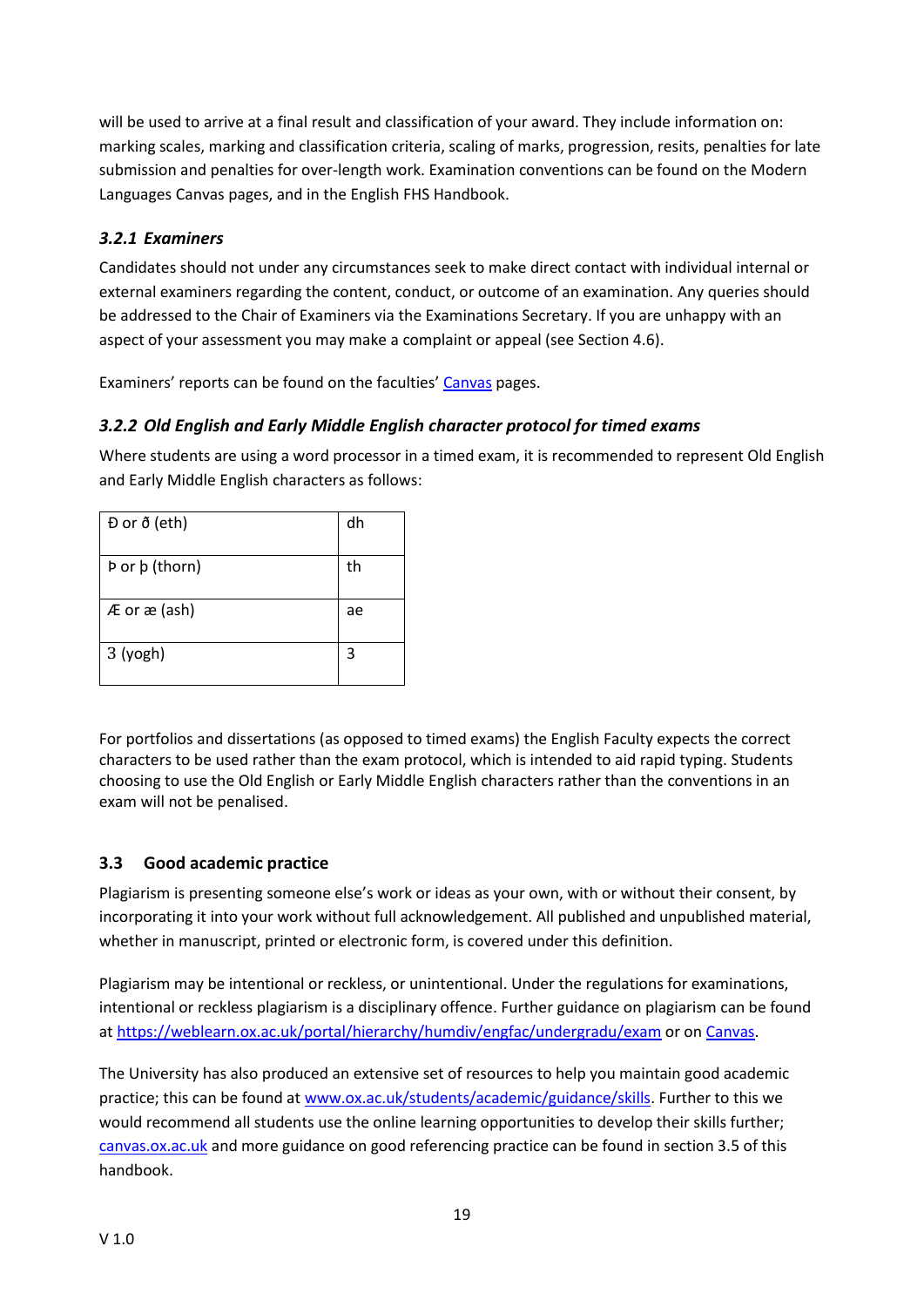#### <span id="page-20-0"></span>**3.4 Word Limits & Appendices**

The word limits stated for portfolio essays, extended essays and dissertations include footnotes unless stated otherwise but exclude bibliographies, appendices, and the title of the essay/dissertation. Images, tables and figures are permitted where they may usefully illustrate the argument, and may be included without having to make a special request.

Appendices should generally only be included if you are referring to unpublished evidence of primary importance (especially if it is unlikely to be readily accessible to your examiners), or for translations or images. The vast majority of submissions will not require an appendix. Where an appendix is deemed necessary, every effort should be made to keep it as short as possible. In cases of uncertainty about the inclusion of an appendix it is a good idea to consult your tutor for advice.

For English Special Options (Paper 6), if your essay requires extensive quotation from texts in languages other than English, the substantive passages should be included in the text in translation (as seems best for your argument), and the original text should be provided in an appendix. The original text will not be included in the word count.

For the Dissertation (Paper 9) (where a comparative approach is permitted) students are advised to leave quotations in the original language, but to provide translations in English in the footnotes. Only the original quotation and not the translation will count towards the word limit (you will have to deduct the number of words in the translated quotes manually).

# <span id="page-20-1"></span>**3.5 Presentation**

Your essays should be printed on one side only of good quality, opaque paper. The body of your essays should be one and a half or double-spaced. Short quotations of a sentence or less should not be set in a paragraph by themselves. Longer quotations should be set in a separate paragraph, indented and singlespaced. Do not indent the first line of the first paragraph, or the first paragraph of a new section of the essays. Indent all subsequent paragraphs. Please remember to number the pages of your essays.

#### <span id="page-20-2"></span>**3.6 References and Bibliography**

Neither the English Faculty nor the Modern Languages Faculty imposes a mandatory referencing system, though your tutors may communicate their own preferences to you in the matter of style. It is compulsory, however, to present your work in a form that complies with academic standards of precision, clarity, and fullness of reference, and guidance is offered by both faculties. Whatever system you employ, please remember these three essentials:

#### i) **Consistency**

Ensure that you are using the same style and format for your references throughout your work.

#### ii) **Clarity**

Remember that references are included primarily as a guide for the reader. The more explicit you make your citations, the easier it is for anyone reading your work to find your sources.

#### iii) **Common sense**

You will at some stage have to deal with a citation or a reference from a source which does not easily fit into a prescribed system. On these occasions, employing your own judgement will probably enable you to generate a reference in line with the others in your document.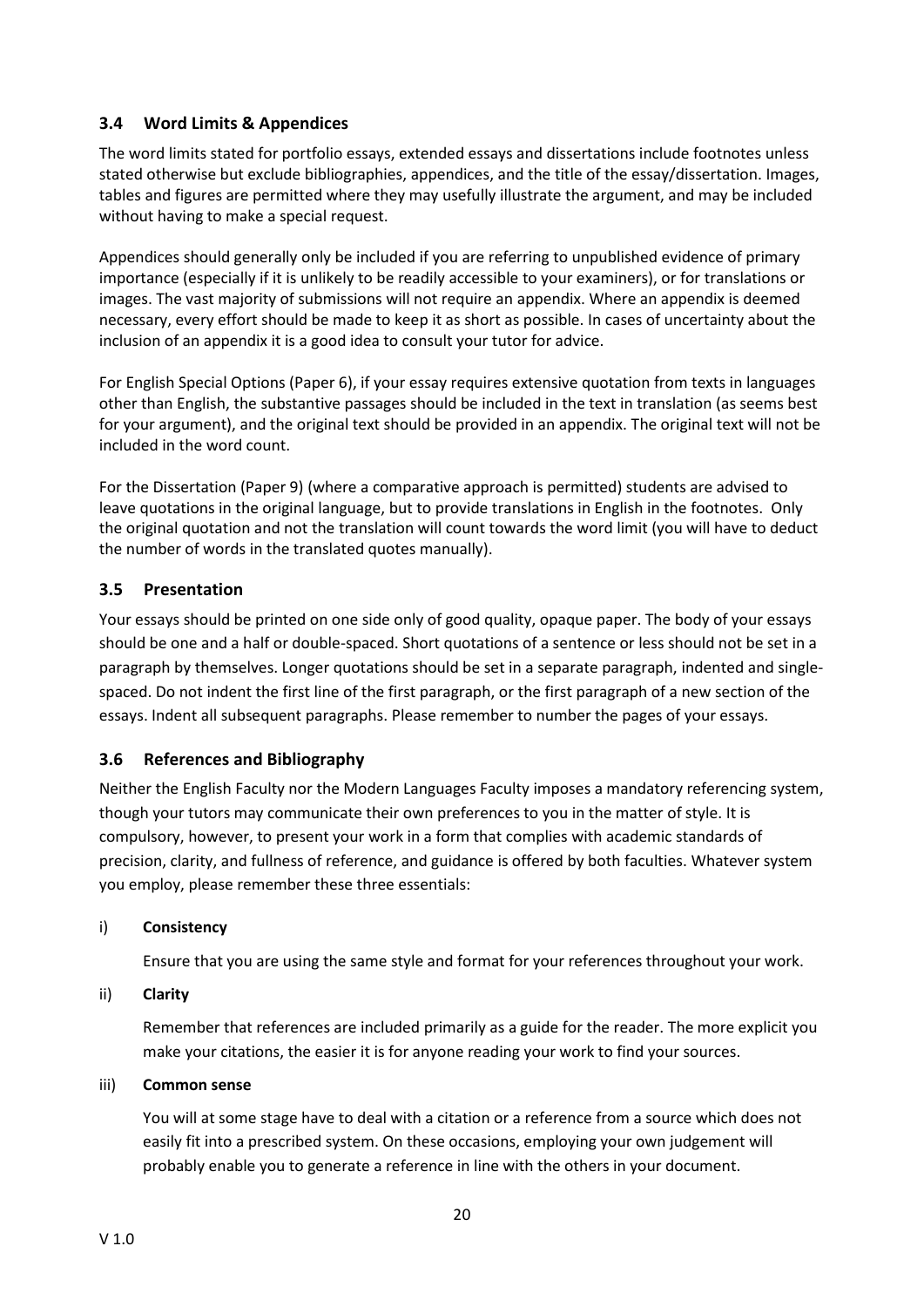An introduction to a common referencing system, MHRA (Modern Humanities Research Association), is included below. This is intended for guidance only, and you are free to adopt other scholarly systems if you prefer. Paying close attention to the referencing systems used in the academic publications you read is another good way to familiarise yourself with habits of scholarly presentation.

A small sample bibliography of style handbooks is also given here, and you will find copies of these in the Bodleian and the EFL, as well as many other Oxford libraries. Style handbooks will go into much greater detail about formatting and writing habits than this Faculty handbook, which only covers methods of referencing.

# <span id="page-21-0"></span>*3.6.1 Sample bibliography of style handbooks*

Details given here are of first editions except where noted; many of these guides have since been republished in new incarnations and you may like to seek out the most recent edition.

Gibaldi, Joseph *MLA Style Manual and Guide to Scholarly Publishing* (New York: Modern Language Association of America, 1998)

Gibaldi, Joseph, *MLA Handbook for Writers of Research Papers* (New York: Modern Language Association of America, 1984)

Price, Glanville and Brian Richardson, *MHRA Style Guide: a Handbook for Authors, Editors and Writers of Theses* (London: Modern Humanities Research Association, 2002)

\* This handbook is also available for free download from the MHRA website at [http://www.mhra.org.uk/Publications/Books/StyleGuide/index.html.](http://www.mhra.org.uk/Publications/Books/StyleGuide/index.html)

*The Chicago Manual of Style*, 14th edn (Chicago; London: University of Chicago Press, 1993)

Turabian, Kate L., *A Manual for Writers of Research Papers, Theses, and Dissertations*, rev. by Wayne C. Booth, Gregory Colomb and Joseph M. Williams, 7<sup>th</sup> edn (Chicago; London: University of Chicago Press, 2007)

# <span id="page-21-1"></span>*3.6.2 Modern Humanities Research Association (MHRA) referencing*

Below is a brief explanation of two MHRA approved referencing systems:

- 1. MHRA (general)
- 2. The author-date system

Both of the systems explained below have two points of reference. Firstly, each time you use a quotation, or any other information taken directly from your source, you must place a reference within the text (in parentheses) or in a footnote. Secondly, at the end of your work you will need to include a full bibliography detailing all sources. This is the case even for a system like the first which also provides full bibliographic detail within the text.

A guide to drawing up your bibliography is also provided below; see 3.5.4. Your bibliography will not count towards any word limits for assessed work, but references in the text and in footnotes will count, so you might like to consider a system (like the author-date system) which reduces the number of words contained in the reference.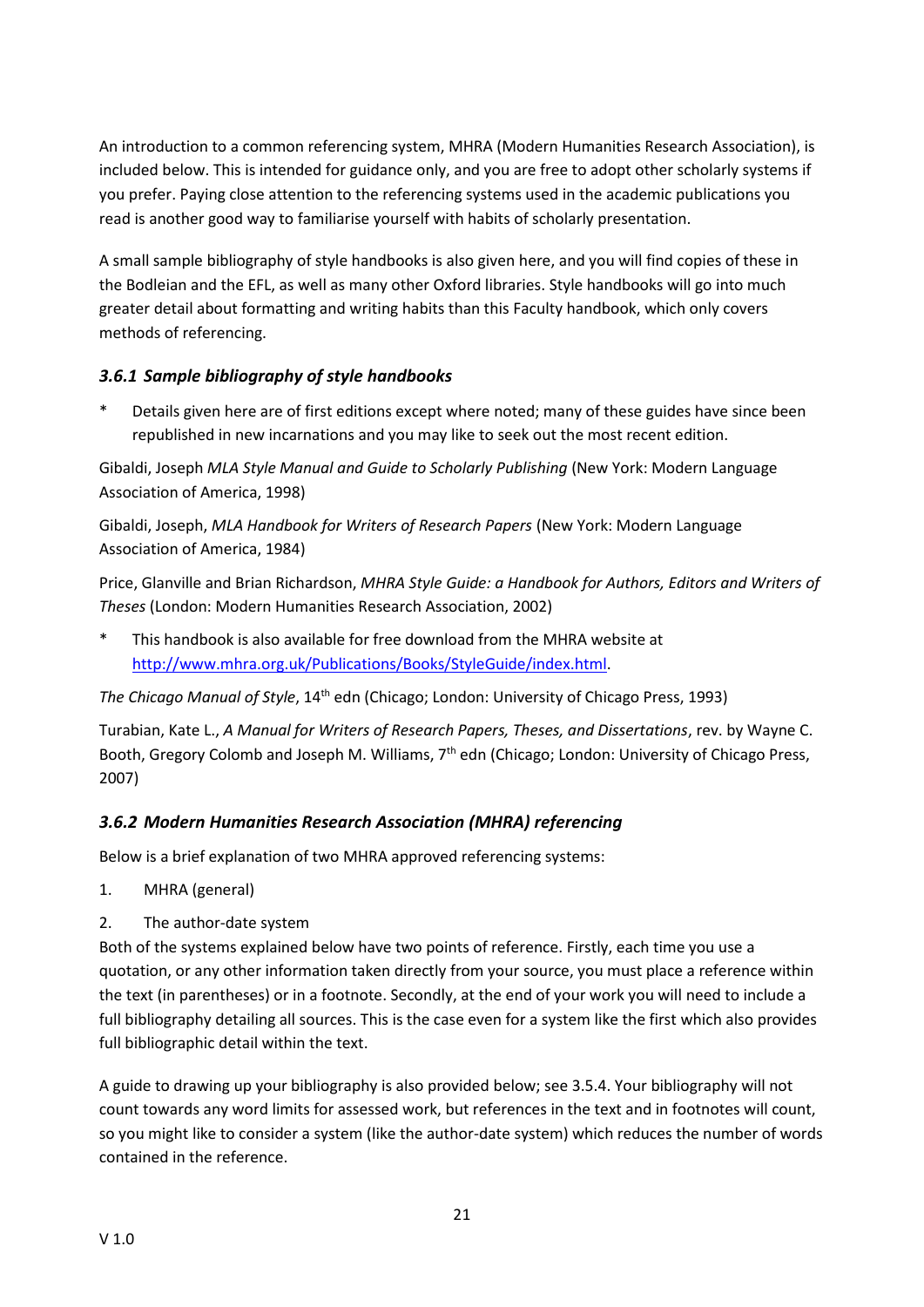# **3.6.2.1 MHRA (general)**

The general MHRA system requires that the first reference to every book, article or other publication in your document should be given in full. Thereafter, references to the same publication may take an abbreviated, but easily identifiable, form (see below, Abbreviated references).

#### **Books**

In general, a full reference to a book would appear in a footnote and be presented in the following order, with each piece of information separated from the next by a comma. (It may not be necessary to include all of this information for every book you refer to) :

- 1. *Author*: in the form given on the title page, and with first name preceding surname. When referring to an edition of a primary work which contains the author's name in the title, as with *The Sermons of John Donne*, it is not essential to repeat 'John Donne' before the title.
- 2. *Title*: in full and in italics. The initial letters of all principal words should be capitalised.
- 3. *Editor / translator, etc.*: in the form 'ed. by', 'trans. by', 'rev. by'.
- 4. *Series*: if the book belongs in a series, give the series title and volume number.
- 5. *Edition*: if other than the first edition, specify '2nd edn', 'rev. edn' etc.
- 6. *Number of volumes*: if the work is in several volumes, state this in the form '4 vols'.
- 7. *Details of publication*: these should be enclosed in round brackets, and take the form (Place of publication: Publisher, Date).
- 8. *Volume number*: in roman numerals. Where necessary, include the publication date of the volume in brackets after the volume number.
- 9. *Page numbers*: preceded by 'p.' or 'pp.', unless you have included a volume number.

Here are some examples of first references to books under the MHRA system:

Edmund Spenser, *The Shorter Poems*, ed. by Richard McCabe (London: Penguin, 1999), p. 221

Patrick Collinson, *The Religion of Protestants: the Church in English Society 1559-1625* (Oxford: Oxford University Press, 1982), pp.7-12

Francis Bacon, *The Advancement of Learning*, ed. and with introduction, notes and commentary by Michael Kiernan, The Oxford Francis Bacon, IV (Oxford: Clarendon Press, 2000), p. 66

*The Book of Margery Kempe*, ed. by Barry Windeatt (London: Longman, 2000), pp. 41 – 50

Paul Strohm, *Social Chaucer*, 2nd edn (Cambridge, Mass: Harvard University Press, 1994), pp. 47 - 83

#### **Chapters or articles in books**

Information about a chapter or an article published in a book should be presented in the following order:

1. *Author*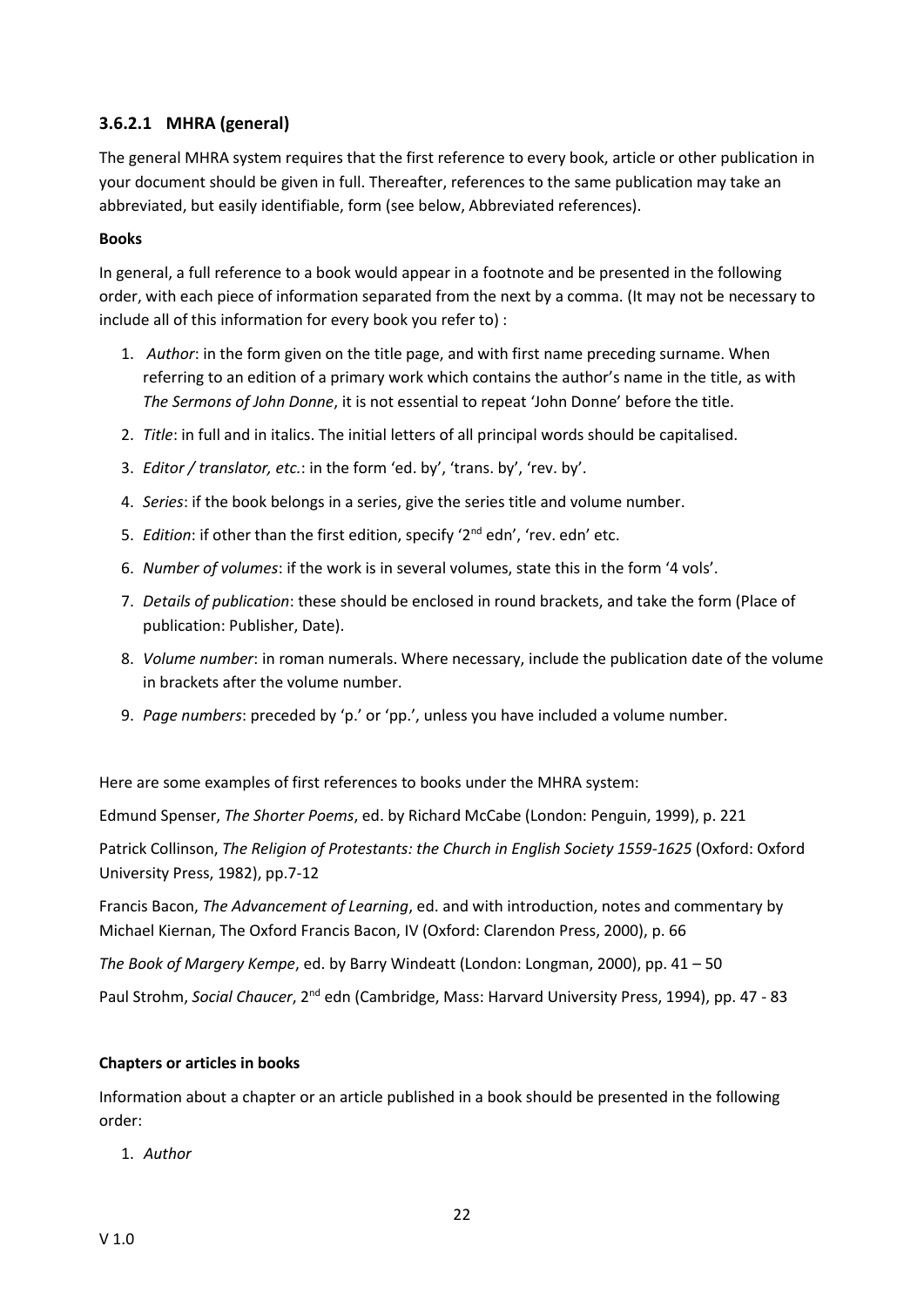- 2. *Article title*: in single quotation marks and not italicised.
- 3. *'in'*: preceded by a comma
- 4. *Title, editor and publication details of the book as described above*
- 5. *First and last pages of article*: preceded by 'pp.'
- 6. *Page number of reference*: in parentheses and preceded by 'p.' or 'pp.'

#### $E.g.:$

Mark Thornton Burnett, '"We are the makers of manners": The Branagh Phenomenon', in *Shakespeare After Mass Media*, ed. by Richard Burt (Basingstoke: Palgrave, 2002), pp. 83 – 105 (p. 91)

Virginia Woolf, 'A Letter to a Young Poet', in *The Essays of Virginia Woolf: Volume 5 1929 - 1932*, ed. by Stuart N. Clarke (London: The Hogarth Press, 2009), pp. 306 - 323

#### **Journal articles**

A reference to a journal article should be composed as follows:

- 1. *Author*
- 2. *Article title*: in single quotation marks and not italicised
- 3. *Journal title*: in italics
- 3. *Series number*: in Arabic numerals, not Roman
- 4. *Volume number*: in Arabic numerals, not Roman
- 5. *Year of publication*: in parentheses
- 6. *First and last pages of article*: without 'pp.'
- 7. *Page number of reference*: in parentheses and preceded by 'p.' or 'pp.'

#### E.g.:

Brean Hammond, 'Joseph Addison's Opera *Rosamond*: Britishness in the Early Eighteenth Century', *ELH*, 73.3 (Fall 2006), 601 – 629 (p. 616)

Sylvia Federico, 'Chaucer and the Matter of Spain', *The Chaucer Review,* 45.3 (2011), 299 – 320 (pp. 301 – 307)

#### **Online resources**

An increasingly large amount of academic information can be found online. When choosing whether to use an online resource, you should use your judgement in determining the quality of the material. Who has created it, and why? Is it appropriate for academic citation?

When referencing an online source, you should keep as closely as possible to the guidelines given above for printed sources. Information should be supplied in the following order:

- 1. *Author*
- 2. *Title*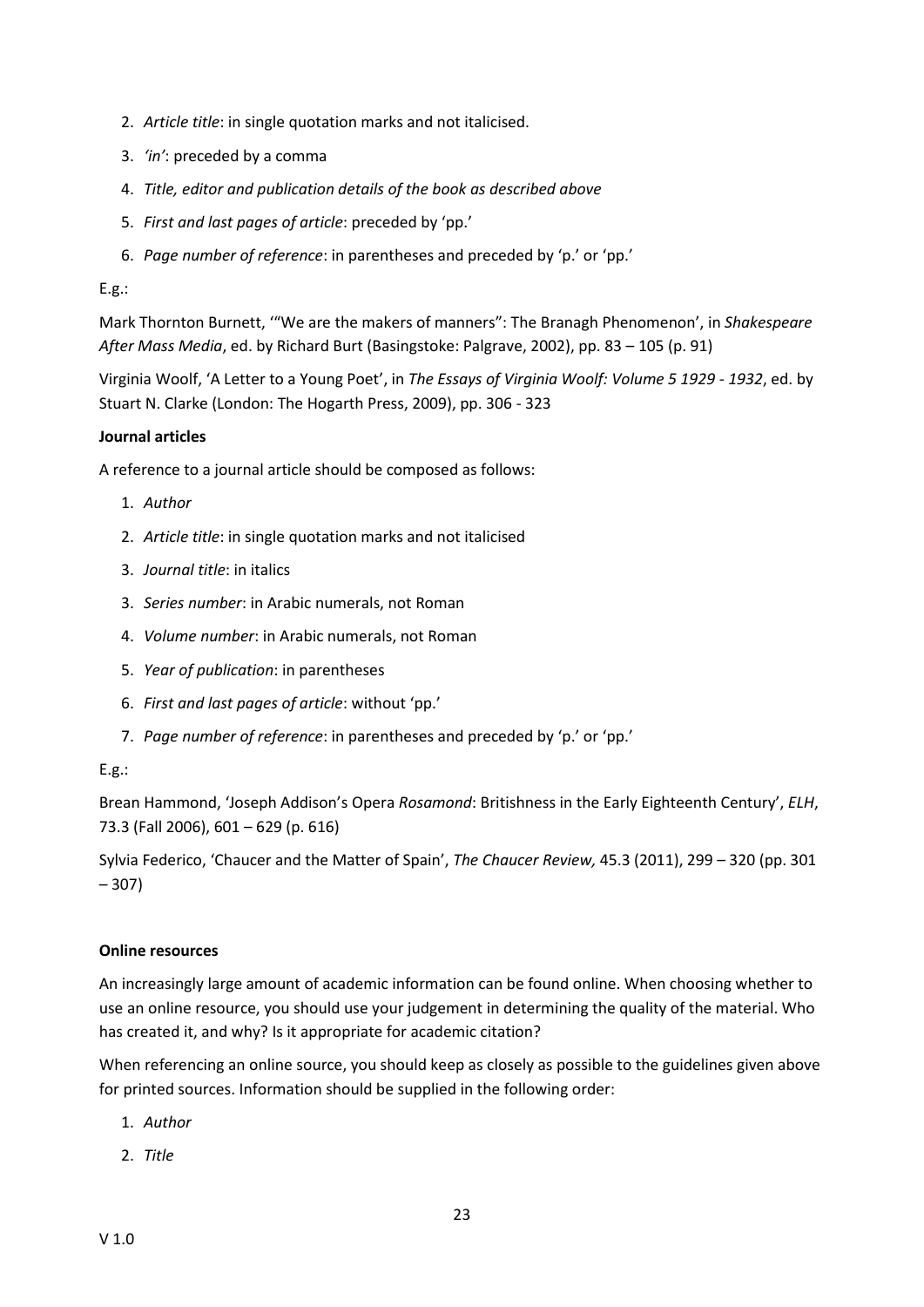- 3. *Title of complete work / resource*: this might be the name of the website or an online database, or might be the bibliographic details for an online journal or text
- 4. *Publication details*: where known, supply the volume and date
- 5. *Full web address, URL or DOI*: in angle brackets < >. If you can find a stable URL or the DOI listed, this is better than the sometimes very lengthy web address you will have in your browser window. Avoid using TinyURL or similar for academic citation.
- 6. *Date of consultation*: in square brackets
- 7. *Location of reference*: for example, the paragraph number or page number where supplied. Include in parentheses.

E.g.:

Rosemary O'Day, 'Family Galleries: Women and Art in the Seventeenth and Eighteenth Centuries', *Huntingdon Library Quarterly*, 71.2 (June 2008), [<http://www.jstor.org/stable/10.1525/hlq.2008.71.2.323>](http://www.jstor.org/stable/10.1525/hlq.2008.71.2.323), [accessed 14 March 2011] (p. 332)

Hans J. Hillebrand, 'Reformation', in *Encyclopedia of Religion*, [<http://go.galegroup.com/ps/i.do?&id=GALE%7CCX3424502608&v=2.1&u=oxford&it=r&p=GVRL&sw=w](http://go.galegroup.com/ps/i.do?&id=GALE%7CCX3424502608&v=2.1&u=oxford&it=r&p=GVRL&sw=w) >, [accessed 6 November 2010] (p. 7657)

Melvyn New, 'Sterne, Lawrence (1713 – 1768)', in *Oxford Dictionary of National Biography*, [<http://www.oxforddnb.com/view/article/26412>](http://www.oxforddnb.com/view/article/26412), [accessed 22 May 2011] (para. 12 – 16)

As more resources are accessed online, academic sites and databases regularly provide users with detailed bibliographic information about their content (often located at the very end of an article), which can be very useful when composing your footnotes.

#### **Video Games**

References to software should provide the author or designer (if identifiable), the title in italics, the date, and the platform, e.g.:

Emily Short, *Galatea* (2000), Z-machine.

Id Software, *Doom* (1993), MS-DOS and subsequently other platforms.

Neil McFarland and Ken Wong for Ustwo, *Monument Valley* (2014), iOS and Android.

#### **Abbreviated references**

After your initial, full reference, you can save space in the rest of your document by using abbreviated references to repeated sources. These abbreviated references can either be included as further footnotes, or can be placed in parentheses in the body of your document. In addition, it is permissible to include all abbreviated references to primary sources in parentheses and all abbreviated references to secondary sources as footnotes if you so choose.

Abbreviated references will normally consist of the author's name followed by the page reference (and the volume reference where necessary) as: (Strohm, 91).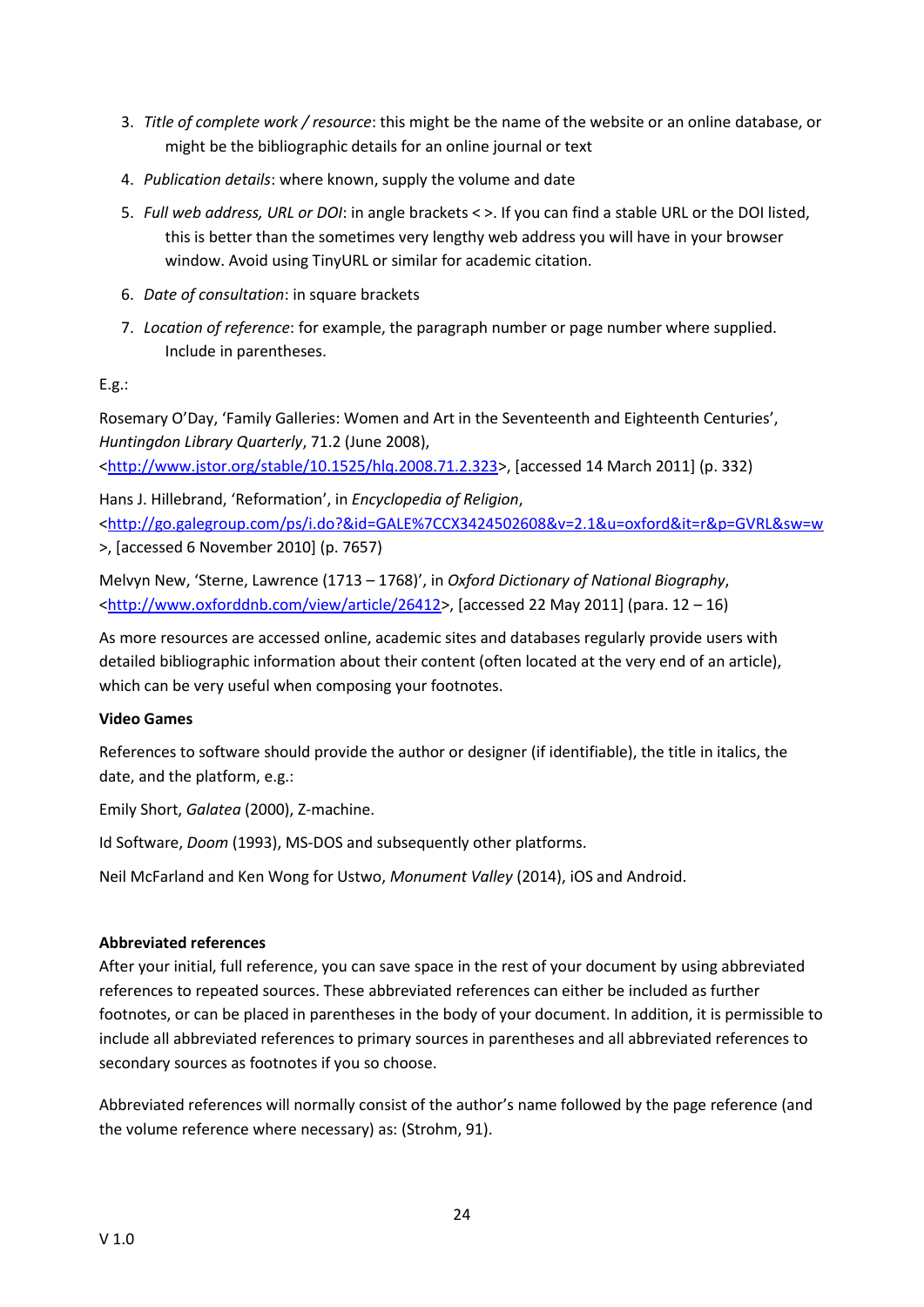Where more than one work by an author has been cited, you may also need to include a short version of the title, in addition to author, volume and page:

MHRA discourages the use of 'op. cit.', 'loc. cit.' and 'ibid.'

If you are writing an essay which consistently refers to a set of primary texts by the same author you may like to adopt a system of abbreviation. Following your first (full) citation of each text, you might say at the end of a footnote "All subsequent references are to this edition and incorporated into the body of the essay". Thereafter, you can place page numbers in parentheses within the text. If there is any ambiguity as to which primary text you are referring to, include a short title.

Alternatively, if you are consistently referring to a set of original primary sources such as manuscripts, or again, you are relying on a particular group of texts which you need to refer to repeatedly in your work, you may include a section in your bibliography that shows the abbreviations you will use for each source. For example, if you were writing an essay about Bacon's *Advancement of Learning* and you were using the Michael Kiernan edition cited above as your primary text, you might enter it into your list of abbreviations as follows:

*AL* Francis Bacon, *The Advancement of Learning*, ed. and with introduction, notes and commentary by Michael Kiernan, The Oxford Francis Bacon, IV (Oxford: Clarendon Press, 2000)

You would then label all references to the text with *AL* and the page number (again, you can do this in parentheses or in footnotes).

# **3.6.2.2 MHRA (author – date system)**

This system can save you space when you are working to a word limit. Instead of including full references in the document, all source information is contained in a comprehensive bibliography at the end of your document. Such a bibliography would not be included in any word counts.

Your bibliography should be arranged in alphabetical order by author surname, and multiple works by one author should be arranged by date of publication. If two or more works by the same author share a publication date, you should distinguish between them by marking them e.g. '1995a' and '1995b'. The form of each entry should follow the guidelines below in the section on Bibliographies.

When you need to make a reference in your document, you should include it in the body of the text in parentheses. It should give the author's surname, the date of publication and the page reference, in the following form: (Colclough, 2001: 105). If your text already mentions the author's name, as in "Colclough suggests that...", you may omit the name from the reference in parentheses.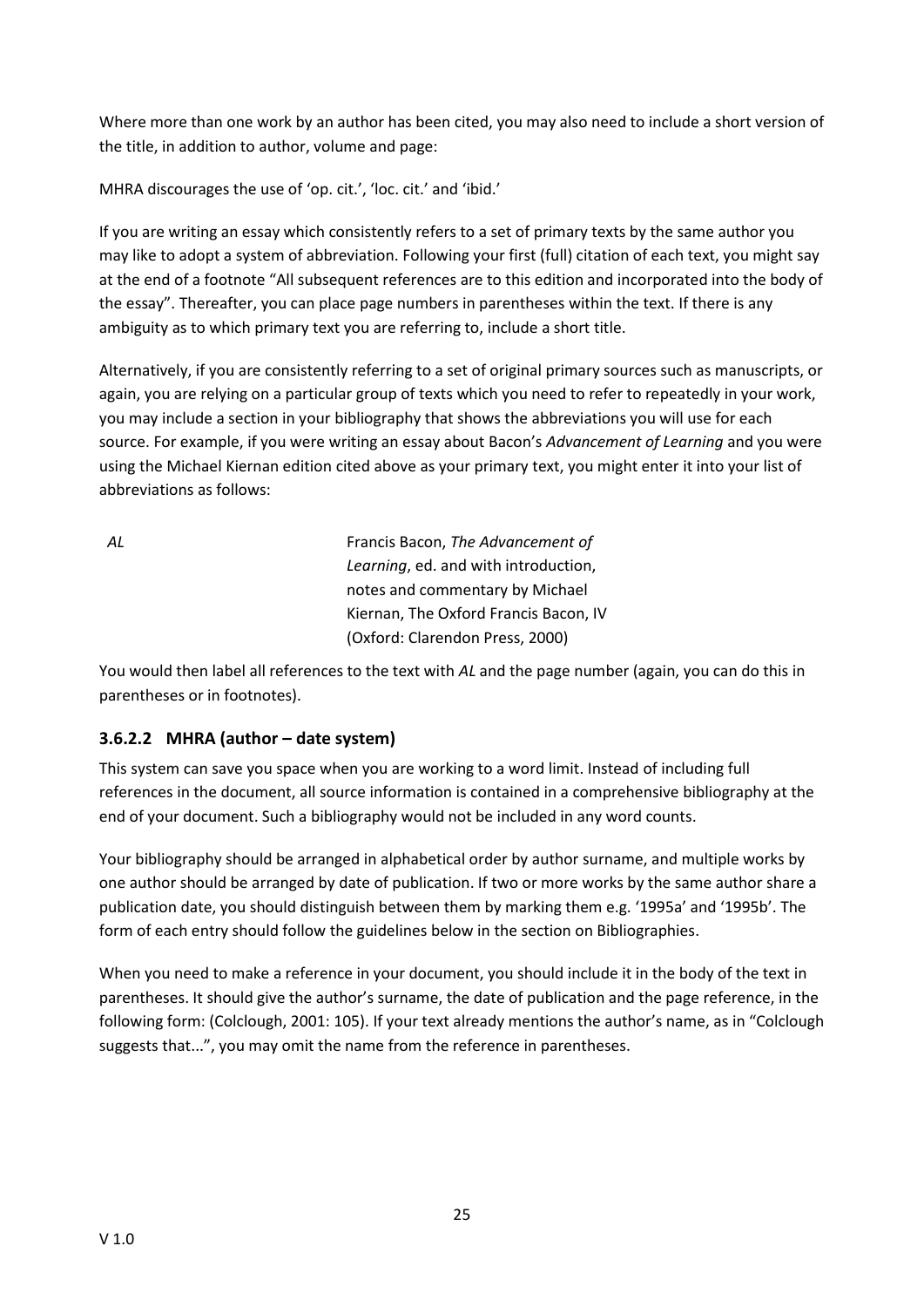# <span id="page-26-0"></span>*3.6.3 Citing the OED*

*OED Online* [\(www.oed.com\)](http://www.oed.com/) is an online resource whose content changes every three months, when new and revised entries (along with other editorial and discursive material) are uploaded to the website. When you cite *OED Online* as your authority for a definition, or for any other information in an entry (etymology, pronunciation, range and date of illustrative quotations, etc), you need to specify two things:

(1) The date at which you accessed the website - simply attach the words 'accessed MONTH DAY YEAR' as appropriate to whatever information you cite from the dictionary (2) The date at which the content you cite was published.

Currently, every entry on the website is displayed with an additional central bar, bearing either red or blue rubric, which specifies the first date and origin of the entry. Blue rubric indicates the entry has been revised since 2000 and is up-to-date. Red rubric warns you that the entry was first inserted in the dictionary many years ago and may not have been fully updated.

The noun *relic*, for example, is accompanied by blue rubric stating 'This entry has been updated (OED Third Edition, December 2009)'. So it is a reliable up-to-date entry, and when citing it you should specify the word itself, its grammatical form, the date at which the entry was updated, and your date of access, along with (if relevant) the sense number of the definition you're referring to:

e.g. *relic*, n., sense 3d: 'An old, outmoded, or outdated person or thing; someone or something left over from an earlier era, or having the characteristics of a former time', *OED Online* (revised entry Sept 2009, accessed MONTH DAY YEAR).

You may also find it relevant to quote or otherwise take note of the accompanying label, in this case '*colloq.* (*humorous* or *derogatory*)'. Note that there is no need to cite the URL.

By contrast, slang n<sup>3</sup> is marked with red rubric stating 'This entry has not yet been fully updated (first published 1911)'. This alerts you that the entry may be significantly out of date. The definition of sense 1 reads 'The special vocabulary used by any set of persons of a low or disreputable character; language of a low and vulgar type'. No dictionary of English published today would intentionally incorporate value judgements in its definitions, and this definition (and its vocabulary) is significantly out of line with current linguistic thinking about slang and its users. For an up-to-date definition of *slang* you need to use either a good quality recently published print dictionary or a reliable online equivalent (to find this via *OED Online* itself, see the link below the red rubric to *Oxford Dictionaries Online*  ([http://oxforddictionaries.com](http://oxforddictionaries.com/)), which defines the word as follows: 'a type of language consisting of words and phrases that are regarded as very informal, are more common in speech than writing, and are typically restricted to a particular context or group of people'.

When citing red rubric entries you should be sure to specify the date of first publication, e.g.

slang  $n^3$ , sense 1a: 'The special vocabulary used by any set of persons of a low or disreputable character; language of a low and vulgar type', *OED Online* (entry first published 1911, accessed MONTH DAY YEAR)

As before, there is no need to cite the URL.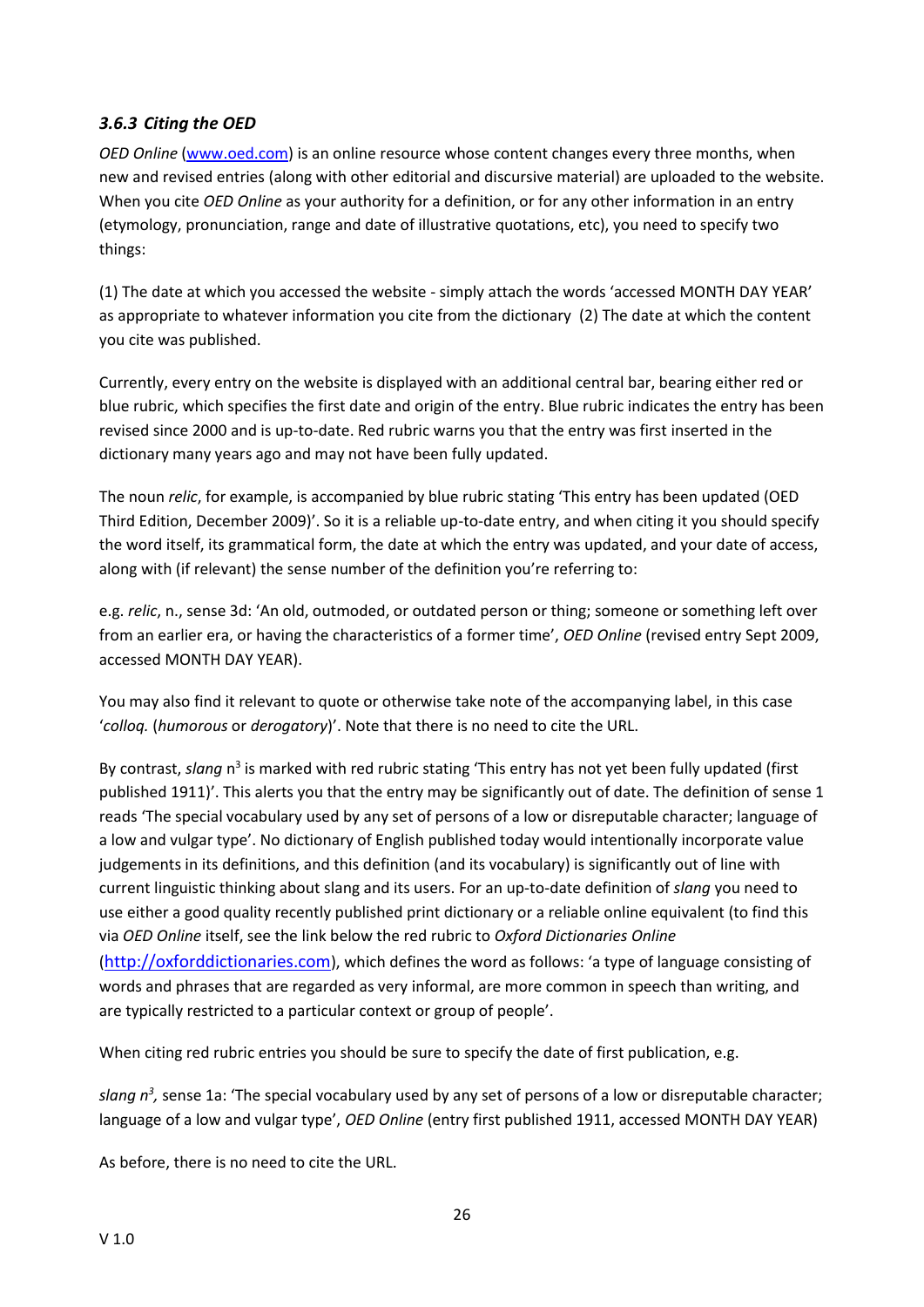# <span id="page-27-0"></span>*3.6.4 Citation of objects in written work*

Illustrations may be gathered in one place at the end of the work, or, if you prefer, incorporated with the text. Captions within the text, and 'List of Illustrations' at the end of the essay, should contain the same information but captions should minimally include the following:

- o artist/architect/maker /manufacturer (e.g. Meissen)
- o title of work/name of building/object description (e.g. teapot)
- o date of production (date range or century acceptable)
- o present location
- $\circ$  brief reference for the source of the illustration

The 'List of Illustrations' should include the following information, in the recommended order:

- 1. artist/architect/maker
- 2. title of work/name of building/object description
- 3. size (metric)
- 4. medium (e.g. engraving; ceramic; textile; mixed media)
- 5. date of production
- 6. present location
- 7. brief reference for the source of the illustration (e.g., your own photograph, a museum photograph, copied from a book or the internet – if the last, give URL as you would for written work).

You should illustrate your work carefully since good illustrations can be vital to supporting your arguments. Wherever possible, you should use good quality, high-resolution illustrations of images, objects or buildings discussed at any length in the text. Illustrations can be in black and white; colour illustrations are only necessary if used to support a specifically 'colour-related' point in your argument or discussion. Captions can simply be numbered sequentially as Fig. 1, Fig. 2, etc., since the reader will be able to refer to the 'List of Illustrations' for the full information. Make sure you refer to your illustrations at appropriate points in your text and argument, with the relevant figure number in brackets, thus: (Fig. 10)."

Captions and lists of illustrations do not count as part of the overall word limit; neither do illustrations themselves.

#### <span id="page-27-1"></span>*3.6.5 Bibliographies*

As with referencing, the format of your bibliography may vary according to the system you employ. Again, the most important thing is to maintain consistency in the way you present your sources in your bibliography.

If you have been using the MHRA referencing system outlined above, each item in your bibliography can be presented in much the same way as for the first full reference. The principal difference is that it is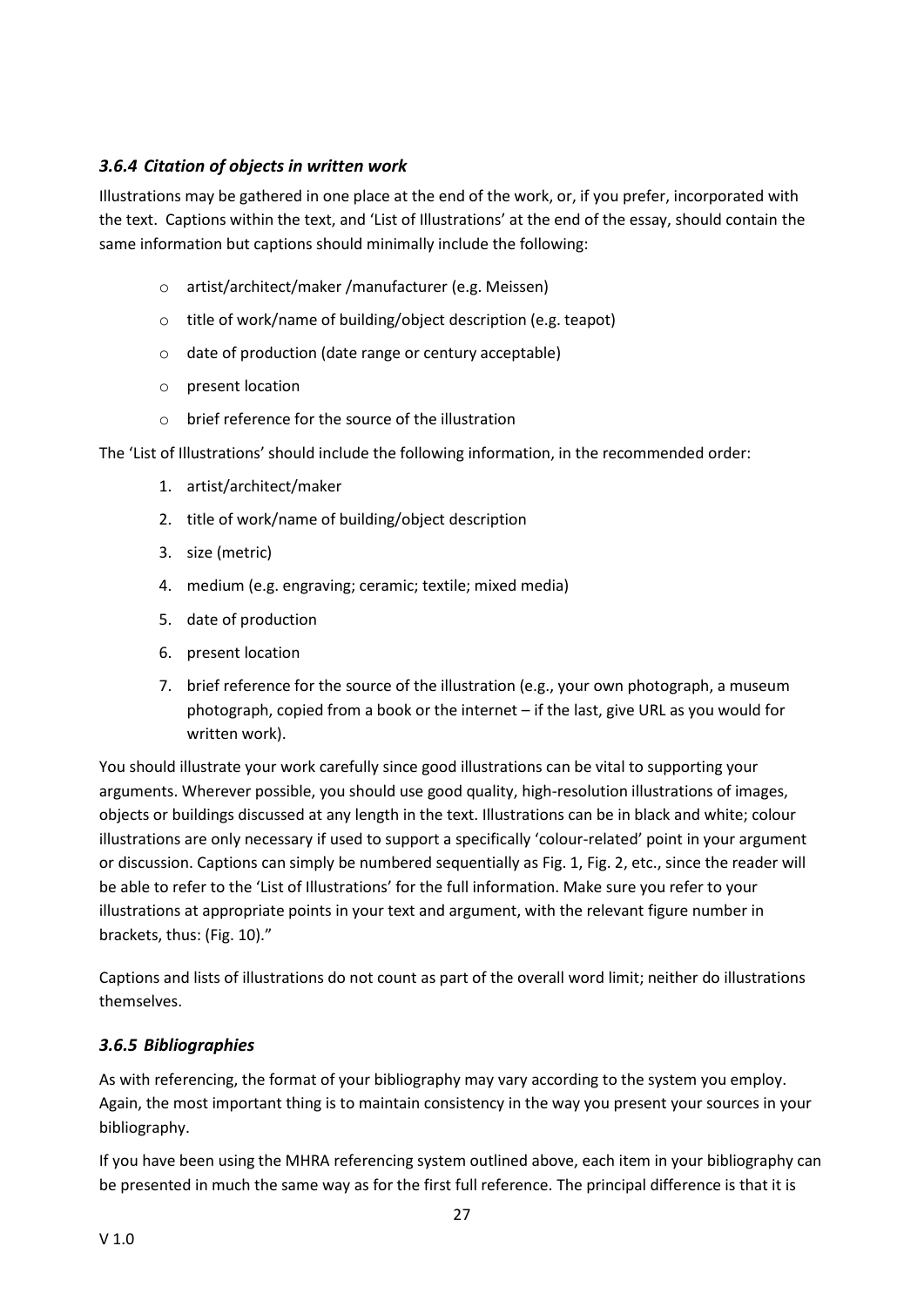general practice to reverse the author's surname and first name, as in the example below. When a work has more than one author or editor, you need only invert the first named author.

E.g.:

Berg, Christian, Frank Durieux, and Geert Lernout, eds., *The Turn of the Century: Modernism and Modernity in Literature and the Arts* (Antwerp: DeGruyter, 1995)

Caws, Mary Ann, ed., *Mallarmé in Prose*, trans. by Rosemary Lloyd and Mary Ann Caws (New York: New Directions, 2001)

Page numbers are not required in a bibliography unless you are listing an article or chapter that appears within another publication.

Your bibliography should be ordered alphabetically and thereafter by date of publication. Do not include full stops after each item in the list.

It is common, but not required, to divide your sources into primary and secondary works.

# <span id="page-28-0"></span>*3.6.6 Online referencing tutorial*

The English Faculty Library (EFL) has produced an online guide covering referencing and bibliography. It should be used as a supplement to the information given in this handbook. Students taking Course II should first consult their tutors regarding referencing styles.

<https://libguides.bodleian.ox.ac.uk/english/referencing>

The EFL also runs training sessions on referencing, which will be advertised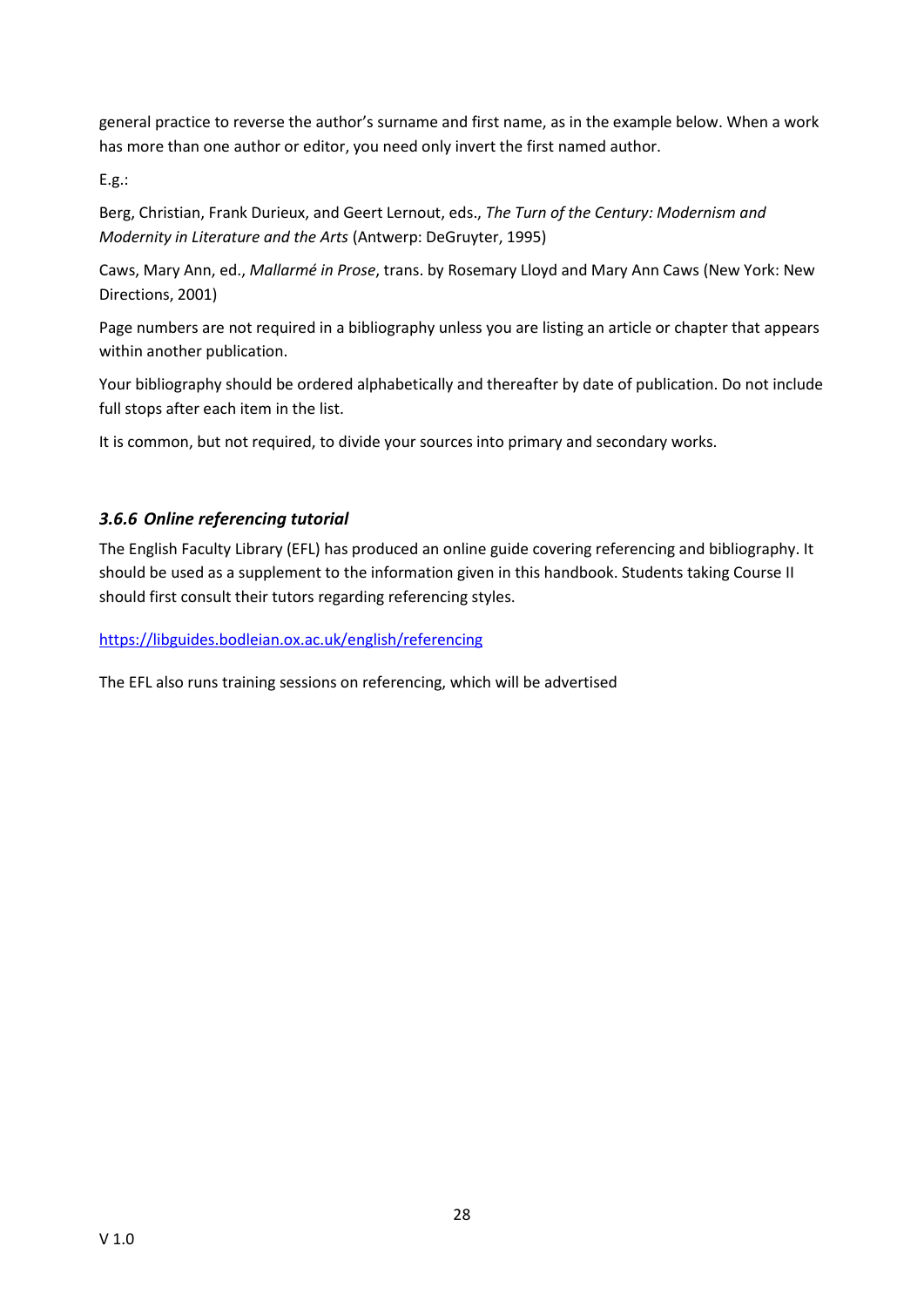# <span id="page-29-0"></span>**4 About the Faculties**

#### <span id="page-29-1"></span>**4.1 The Faculty Offices and Key Contacts**

These notes of guidance will provide you with information about the English and Modern Languages FHS course, but if you do have any enquiries, a good first point of contact is the Faculty Office at both the English and the Modern Languages Faculties.

If your query or concern relates to the Joint School of English and Modern Languages itself, rather than one of the parent faculties, contact the Chair of the Joint Standing Committee, Professor Nicholas Halmi, nicholas.halmi@ell.ox.ac.uk

The English Faculty Office is located in the St Cross Building, beneath the Library. During term-time (including week 0 and week 9) the office is open every weekday from 9.00 to 5.30 (4.30 on Fridays). In the vacations, the office is open 9.00 to 5.00 (4.30 on Fridays). You can also call the office on 01865 271 055 or e-mai[l english.office@ell.ox.ac.uk.](mailto:english.office@ell.ox.ac.uk)

Students with a disability, as well as students who develop any health issues during the course of their studies, are invited to make contact with Andy Davice, the Academic Administrator and Disability Coordinator at the English Faculty, if they have any questions or concerns.

The Modern Languages Faculty Office is located at 41 Wellington Square. It is open every weekday between 8.30 and 5.15. You can call on 01865 270 750 or [office@mod-langs.ox.ac.uk](mailto:office@mod-langs.ox.ac.uk) .

The following people are also on hand to help you with any queries:

- Your college tutors
- Catherine Pillonel, Modern Languages Undergraduates Studies and Examinations Officer, and Disability Coordinator (ML) 01865 (2)70736, [catherine.pillonel@mod-langs.ox.ac.uk](mailto:anna.staszewska@mod-langs.ox.ac.uk)
- Lis Allen, English Academic Administration Officer, 01865 (2) 71540, [undergrad@ell.ox.ac.uk](mailto:undergrad@ell.ox.ac.uk)
- Andy Davice, Academic Administrator and Disability Coordinator (English), 01865 (2) 71930 [andy.davice@ell.ox.ac.uk](mailto:andy.davice@ell.ox.ac.uk)
- Professor Geraldine Hazbun, Director of Undergraduate Studies (ML): [dus@mod-langs.ox.ac.uk](mailto:dus@mod-langs.ox.ac.uk)
- Professor Emma Smith, Director of Teaching, emma.smith@hertford.ox.ac.uk
- Dr Nicholas Perkins, Director of Diversity and Equality, [nicholas.perkins@st-hughs.ox.ac.uk](mailto:nicholas.perkins@st-hughs.ox.ac.uk?subject=Diversity%20&%20Equality)

#### **Other useful contact numbers:**

| Faculty Library - efl-enquiries@bodleian.ox.ac.uk                                       | (2)71050 |
|-----------------------------------------------------------------------------------------|----------|
| Modern Languages Faculty Library (Taylor Institution) - tay-enquiries@bodleian.ox.ac.uk | (2)78158 |
| Bodleian Main Desk - reader.services@bodleian.ox.ac.uk                                  | (2)77162 |
| English Faculty Building Porters' Lodge (for lost property)                             | (2)71481 |
| Modern Languages Faculty Building Porter (for lost property)                            | (2)78143 |
| Oxford University IT Services - contact@it.ox.ac.uk                                     | (2)73200 |
| Oxford SU (Student Union) - enquiries@oxfordsu.ox.ac.uk                                 | (2)88452 |
| University Counselling Service - counselling@admin.ox.ac.uk                             | (2)70300 |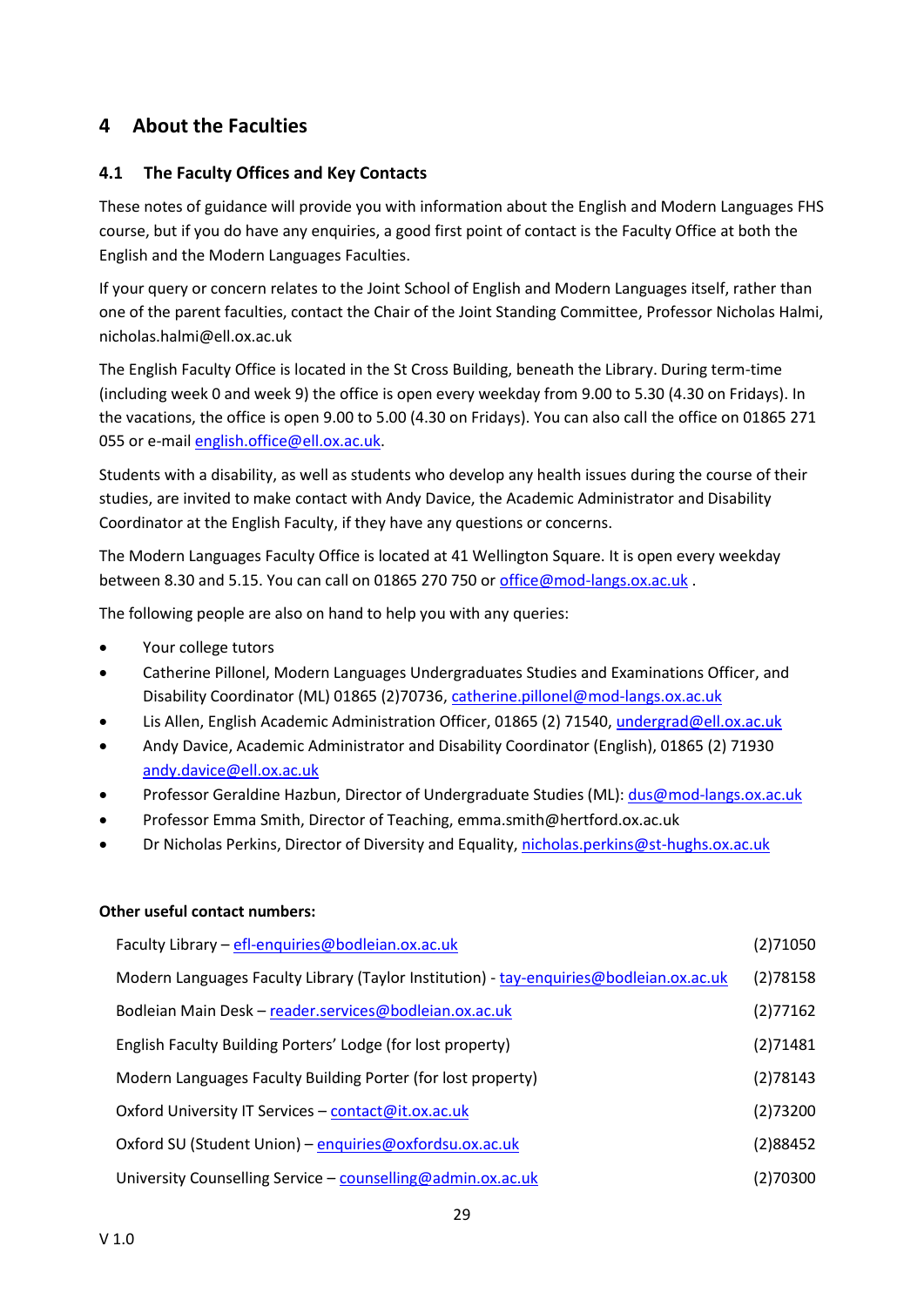| Nightline (student run service) | (2)70270 |
|---------------------------------|----------|
|---------------------------------|----------|

Samaritans (external number) 722122

#### **English Harassment Advisors**

Dr Stefano-Maria Evangelista, [stefano-maria.evangelista@trinity.ox.ac.uk](mailto:stefano-maria.evangelista@trinity.ox.ac.uk) Dr Annie Sutherland[, annie.sutherland@ell.ox.ac.uk](mailto:annie.sutherland@ell.ox.ac.uk)

#### **Modern Language Harassment Advisors**

Prof Seth Whidden, seth.whidden@mod-langs.ox.ac.uk Prof Annette Volfing, annette.volfing@mod-langs.ox.ac.uk

The Faculties are committed to creating a happy and healthy working environment, where everyone is treated with respect and dignity. We do not tolerate any form of harassment or bullying.

The Harassment Advisors offer confidential support to all members of the Faculty. Seeking support from one of our Advisors is not the same as making a complaint – this is an informal opportunity to seek confidential advice. In some instances, this may be enough to resolve the issue. In other cases, should you decide to make a complaint, the Harassment Advisor can be a valuable source of support and guidance. Alternatively, if you do not feel comfortable talking to someone from within the Faculty, you can access the University's anonymous Harassment Line.

Email[: harassment.line@admin.ox.ac.uk](mailto:harassment.line@admin.ox.ac.uk)

Telephone 01865 (2)70760. See<http://www.admin.ox.ac.uk/eop/harassmentadvice/>

#### <span id="page-30-0"></span>**4.2 Committees and Decision-making within the Faculties**

The Modern Languages and English Faculties follow similar decision making procedures, as outlined below:

Strategic decisions are taken by the Faculty Boards (which meet twice a term), in consultation with the Faculty (in the case of Modern Languages, mainly in consultation with language-based Sub-Faculties), and all other committees report to the Faculty Boards. Each Faculty Board is made up of elected representatives of all members of the Faculty, including a graduate and an undergraduate junior member.

There are a number of standing committees that report to the Faculty Boards. In addition to these, there are two joint consultative committees (made up of academics and students) – one for graduates and one for undergraduates*. See section 4.3 below.*

Changes to the English or Modern Languages courses are typically discussed at the Undergraduate Studies Committee (English) or at Sub-Faculty meetings and Undergraduate Studies Committee (Modern Languages), and then referred to the Faculty Boards for approval. All significant changes to courses must be agreed by the University's Education Committee, published in the *Gazette* and amended in the *Examination Regulations*.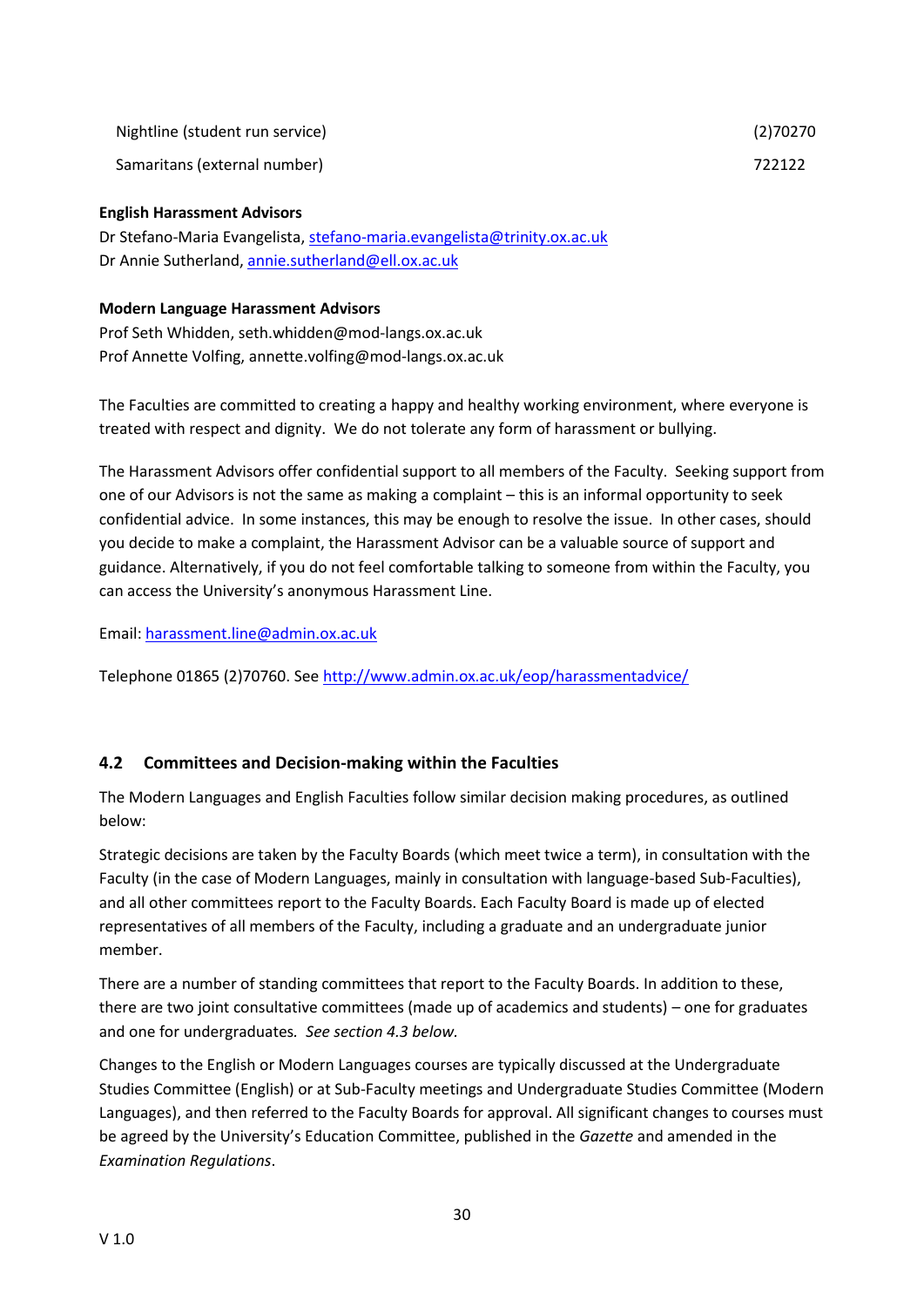On a day to day basis, the Faculties are managed by the Chairs of the Faculty Boards and the Faculty Heads of Administration and Finance.

Changes to the English and Modern Languages course specifically are primarily dealt with by the English and Modern Languages Joint Schools Standing Committee, which meets once a term. All decisions by this committee are then passed on to the Undergraduate Studies Committee or Academic Policy Committee, and follow the normal procedure from then on.

#### **The English academic officers 2021-22 are:**

Professor Marion Turner (Jesus), Chair of the Faculty Board Professor Adam Smyth (Balliol), Director of Undergraduate Studies Professor Emma Smith (Herftford), Director of Teaching Dr Lynn Robson (Regent's Park), Director of Undergraduate Admissions Dr Patrick Hayes (St John's), Director of Taught Graduate Studies Professor Lloyd Pratt (St John's), Director of Doctoral Studies **The Modern Languages academic officers 2021-22 are:**

Prof Almut Suerbaum (Somerville), Chair of the Faculty Board Prof Geraldine Hazbun (St Anne's), Director of Undergraduate Studies Professor Barry Murnane( St John's), Director of Graduate Studies Professor Andrew Counter (New), Director of Masters Courses

# <span id="page-31-0"></span>**4.3 The Undergraduate Joint Consultative Committee (JCC)**

The Joint Consultative Committee for each Faculty meets once a term. The Committees comprise a number of Faculty post-holders and two undergraduate representatives from each college.

The Committee considers all aspects of Faculty activity that affects Undergraduates, for example: syllabus, teaching and examining arrangements and library facilities (though there is also a committee for library provision which deals in greater detail with the latter). The JCC also provides members for the various other committees and bodies on which students are represented (the relevant Faculty Board and Undergraduate Studies Committee, the joint schools' committees and the Committee for Library Provision). The JCC will have various items of discussion referred to it by Faculty Board and other committees for consideration, but JCC members, and the students whom they represent, can also ask for items to be put on the agenda for consideration. If you wish to serve on the English JCC, you should talk to the senior English tutor in your college. If you wish to serve on the Modern Languages JCC, you should contact the Undergraduate Studies and Examinations Officer [\(catherine.pillonel@mod](mailto:catherine.pillonel@mod-langs.ox.ac.uk)[langs.ox.ac.uk\)](mailto:catherine.pillonel@mod-langs.ox.ac.uk)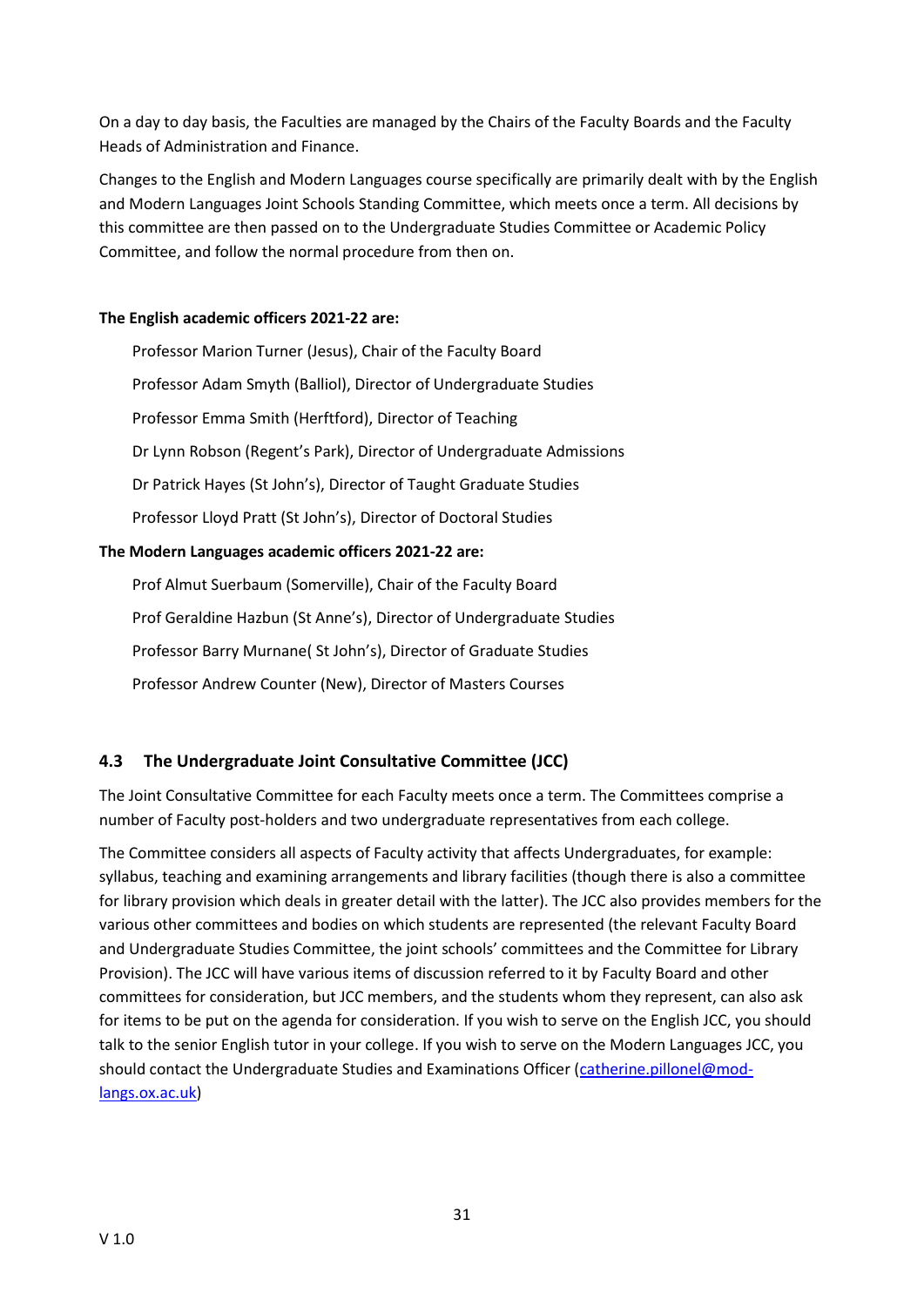#### <span id="page-32-0"></span>**4.4 Evaluation and feedback**

Students on full-time and part-time matriculated courses are surveyed once per year on all aspects of their course (learning, living, pastoral support, college) through the Student Barometer. Previous results can be viewed by students, staff and the general public at:

[https://public.tableau.com/views/UniversityofOxford-](https://public.tableau.com/views/UniversityofOxford-StudentBarometer/ReadMe?:embed=y&:display_count=yes&:showTabs=y&:showVizHome=no)

[StudentBarometer/ReadMe?:embed=y&:display\\_count=yes&:showTabs=y&:showVizHome=no](https://public.tableau.com/views/UniversityofOxford-StudentBarometer/ReadMe?:embed=y&:display_count=yes&:showTabs=y&:showVizHome=no)

Final year undergraduate students are surveyed instead through the National Student Survey. Results from previous NSS can be found at [www.unistats.com.](http://www.unistats.com/)

#### <span id="page-32-1"></span>**4.5 Building Access**

The accessible entrance to the St Cross Building (English Faculty) is via an access ramp at the front of the building, with a lift connecting all floors. For full information, see [https://www.admin.ox.ac.uk/access/dandt/socialsciences/stcrossbuilding-englishandlaw.](https://www.admin.ox.ac.uk/access/dandt/socialsciences/stcrossbuilding-englishandlaw) Any students with access queries, or needing assistance from a porter, can contact the Facilities Manager on 01865 271 486.

Smokers, please note that the only designated smoking area for the St Cross Building is on the top balcony, where a cigarette bin is provided. Please do not smoke on the main steps of the St Cross Building or in the areas under the overhang of the building at ground level.

Information about accessibility for Modern Languages buildings can be found at <https://www.admin.ox.ac.uk/access/dandt/humanities/medievalandmodernlanguages>

#### <span id="page-32-2"></span>**4.6 Complaints and academic appeals**

#### **Complaints and academic appeals within the faculty of English**

If you have a complaint, an informal discussion with the person immediately responsible for the issue that you wish to complain about (and who may not be one of the individuals identified below) is often the simplest way to achieve a satisfactory resolution.

Many sources of advice are available from colleges, faculties/departments and bodies like the Counselling Service or the Oxford SU Student Advice Service, which have extensive experience in advising students. You may wish to take advice from one of those sources before pursuing your complaint.

General areas of concern about provision affecting students as a whole should be raised through Joint Consultative Committees or via student representation on the faculty/department's committees.

#### **Complaints**

If your concern or complaint relates to teaching or other provision made by the English faculty, then you should raise it with Director of Undergraduate Studies. Complaints about departmental facilities should be made to the Departmental administrator (Ms Sadie Slater). If you feel unable to approach one of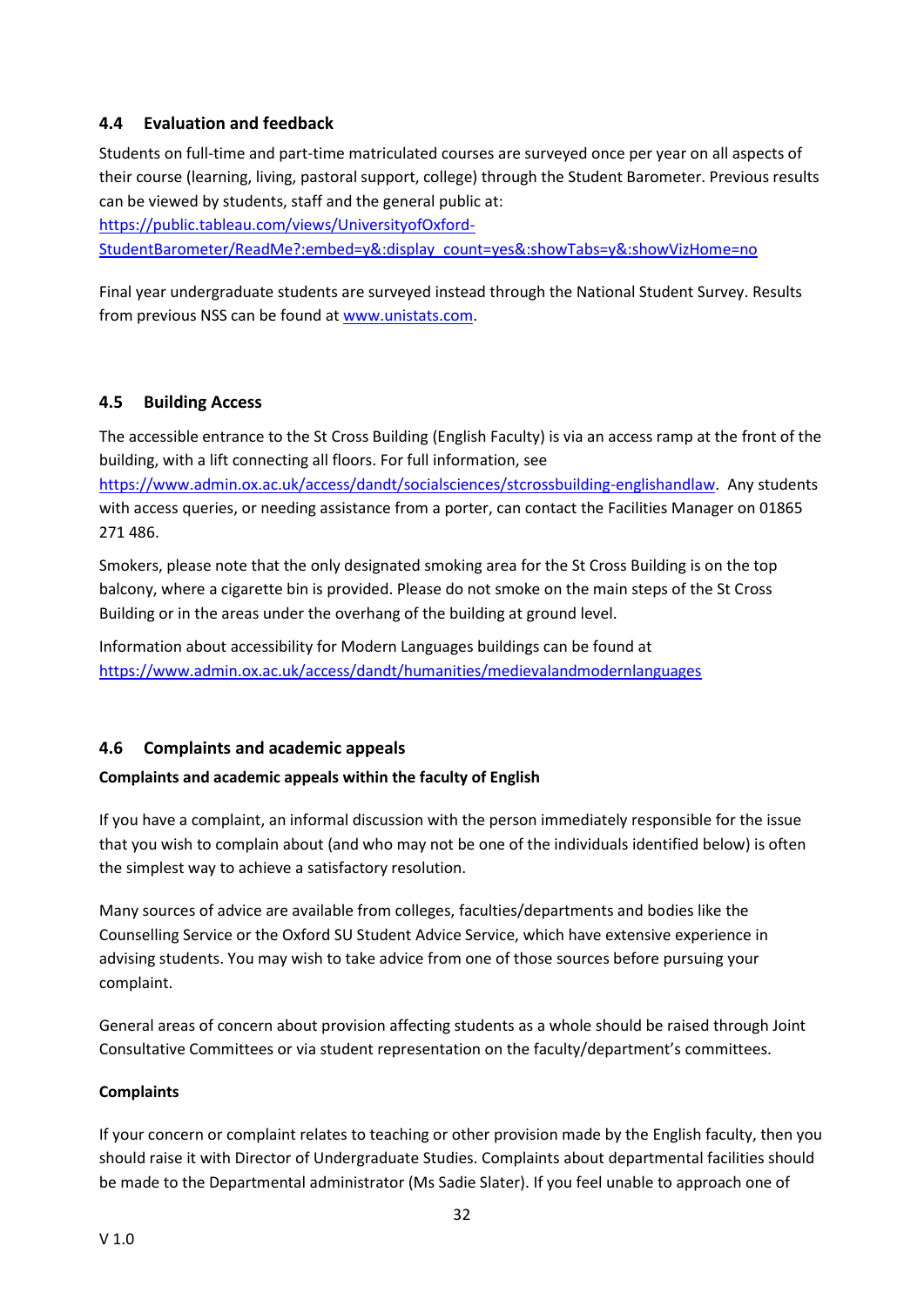those individuals, you may contact the Head of Faculty (Professor Ros Ballaster). The officer concerned will attempt to resolve your concern/complaint informally.

For complaints and academic appeals relating to Modern Languages, please refer to the Modern Languages FHS Handbook.

If your issue relates to the course overall, contact the Chair of the Joint Standing Committee [\(matthew.reynolds@ell.ox.ac.uk\)](mailto:matthew.reynolds@ell.ox.ac.uk).

If you are dissatisfied with the outcome, you may take your concern further by making a formal complaint to the Proctors under the University Student Complaints Procedure [\(https://www.ox.ac.uk/students/academic/complaints\)](https://www.ox.ac.uk/students/academic/complaints).

If your concern or complaint relates to teaching or other provision made by your college, you should raise it either with your tutor or with one of the college officers, Senior Tutor, Tutor for Graduates (as appropriate). Your college will also be able to explain how to take your complaint further if you are dissatisfied with the outcome of its consideration.

#### **Academic appeals**

An academic appeal is an appeal against the decision of an academic body (e.g. boards of examiners, transfer and confirmation decisions etc.), on grounds such as procedural error or evidence of bias. There is no right of appeal against academic judgement.

If you have any concerns about your assessment process or outcome it is advisable to discuss these first informally with your subject or college tutor, Senior Tutor, course director, director of studies, supervisor or college or departmental administrator as appropriate. They will be able to explain the assessment process that was undertaken and may be able to address your concerns. Queries must not be raised directly with the examiners.

If you still have concerns you can make a formal appeal to the Proctors who will consider appeals under the University Academic Appeals Procedure [\(https://www.ox.ac.uk/students/academic/complaints\)](https://www.ox.ac.uk/students/academic/complaints).

#### <span id="page-33-0"></span>**4.7 Career development**

A number of English graduates (about 7 %) choose to undertake research, while many more use the communication and analytical skills they develop at Oxford in a range of careers including advertising, acting, publishing, teaching, librarianship, public relations, journalism, the legal profession, management consultancy and finance.

For career information relating to Modern Languages, please refer to the Modern Languages Undergraduate Course Handbook on WebLearn.

Comprehensive careers advice and guidance is available from the Oxford University Careers Service, and not just while you are here: our careers support is for life. We offer tailored individual advice, job fairs and workshops to inform your job search and application process, whether your next steps are within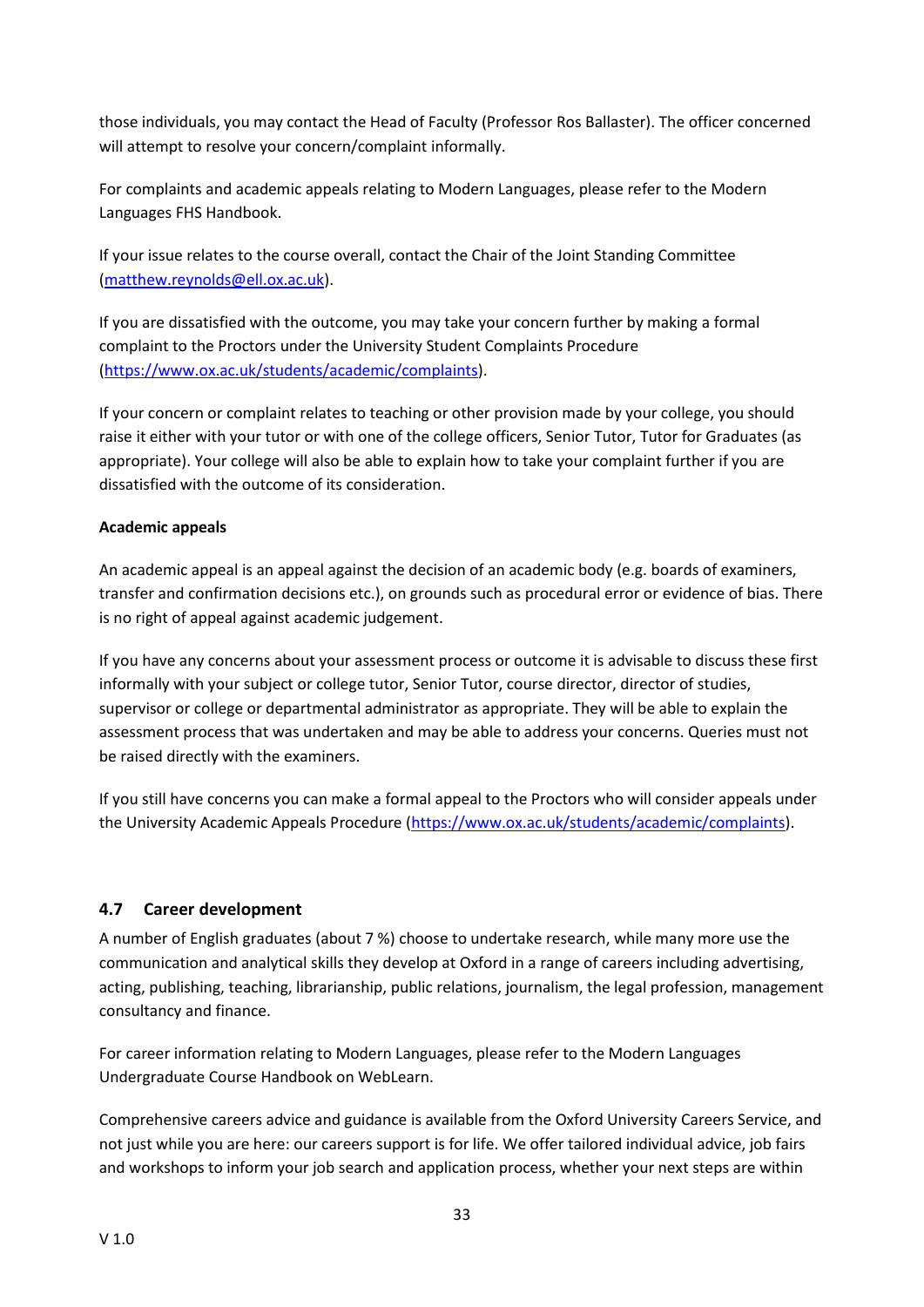academia or beyond. You will also have access to thousands of UK-based and international internships, work experience and job vacancies available on the Careers Service website [\(www.careers.ox.ac.uk\)](http://www.careers.ox.ac.uk/)

Supplementary talks and events at the faculty will be advertised as appropriate.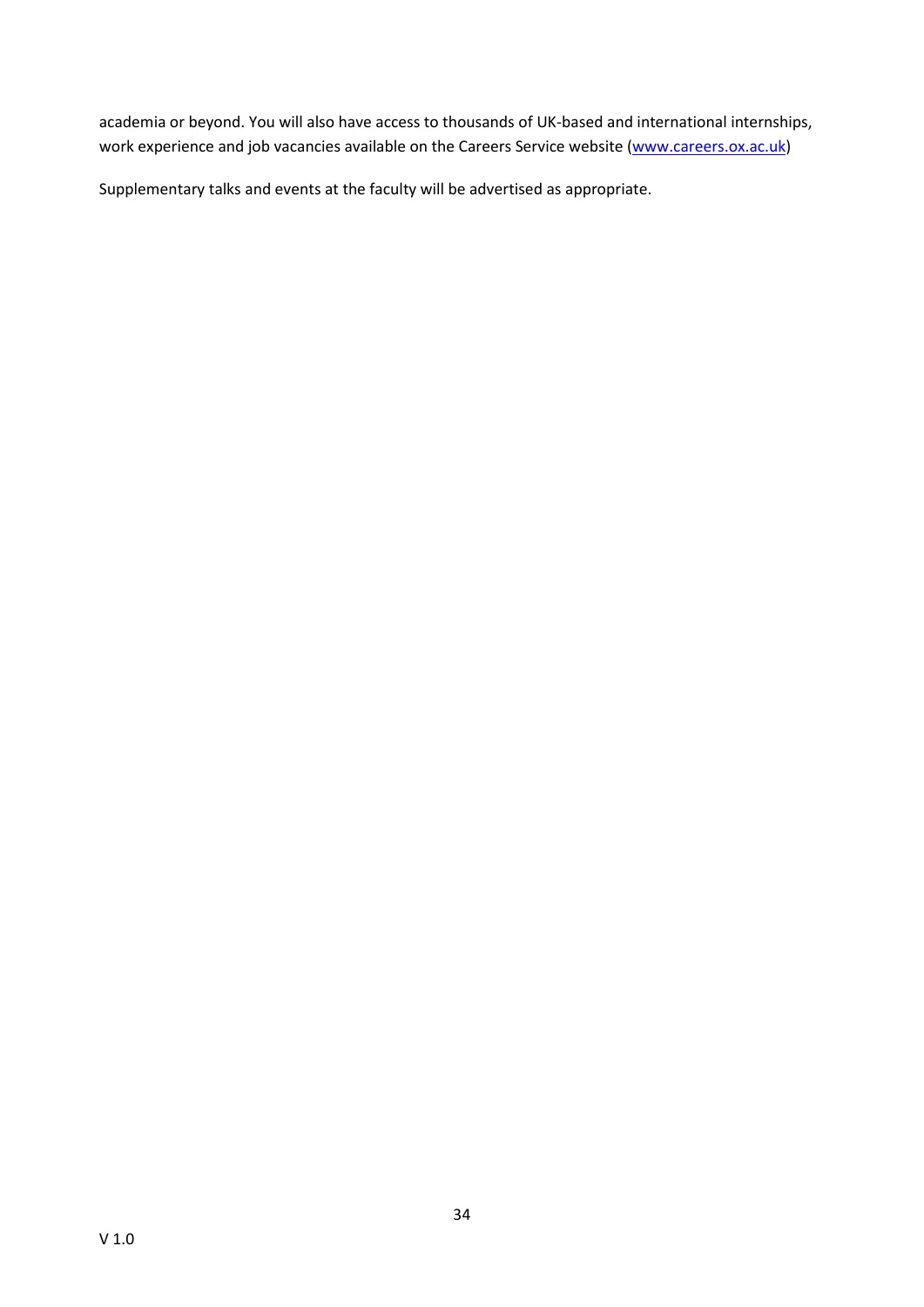# <span id="page-35-0"></span>**5 Appendices**

Remember that further helpful information can be found via: https://canvas.ox.ac.uk/courses/28028 and [https://canvas.ox.ac.uk/courses/20010.](https://canvas.ox.ac.uk/courses/20010)

# <span id="page-35-1"></span>**5.1 Lecture Recording**

*Please note that these recordings and all attendant online materials may be used only for your personal and private study, and must not be passed on to any other person (except for transcription purposes, if required due to the nature of a disability, in which case they can only be provided to the transcriber), nor reproduced or published in any form (this includes, but is not limited to, the internet and hard copy publication). Any breach of this agreement or the University's policy on the recording of lectures and other formal teaching sessions will be regarded as a disciplinary offence.*

*When social distancing measures no longer prevent the delivery of live, in person lectures, the Faculty will return to its former position on lecture recording, which is provided here for your information:*

The Faculty supports the primary function of the lecture as a live teaching and learning event, and recognizes that the presence of the lecturer and students together has clear pedagogical benefits.

An important exception to this is where students require lectures to be recorded as part of their Student Support Plan (under the Equality Act). In these cases, lecturers will be informed in advance. The recording is only available to the individual student, who can view it via Canvas on Panopto. The lecture is deleted at the start of the following term.

If Faculty members choose to have their lectures captured and available to all students, then the lectures will be available on Panopto for one week only. They cannot be downloaded. Faculty members are under no obligation to do this.

Students are forbidden to download, share, copy, record, or otherwise re-broadcast a recorded lecture. The lecturer maintains intellectual property rights.

# <span id="page-35-2"></span>**5.1.1 EULA (End User Licencing Agreement)**

# **5.1.1.1 About this licence**

*This user licence sets out the terms on which you may use a recorded lecture made available via the lecture capture service on the English Faculty Panopto pages (the service). By continuing to view lectures recorded and provided by the English Faculty, you are agreeing to this user licence and its conditions.*

# **5.1.1.2 Permitted use**

*All rights in a lecture made available on or through the service are reserved. You may access recorded lectures only for the purposes of your own private study and non-commercial research, provided you acknowledge any use of the lecture in accordance with academic custom and any rules or guidance issued by the University. You must not download, broadcast or copy any lecture, or make copies or access details available to another person, or make an adaptation of a lecture, unless specifically authorised in writing or permitted under applicable intellectual property laws.*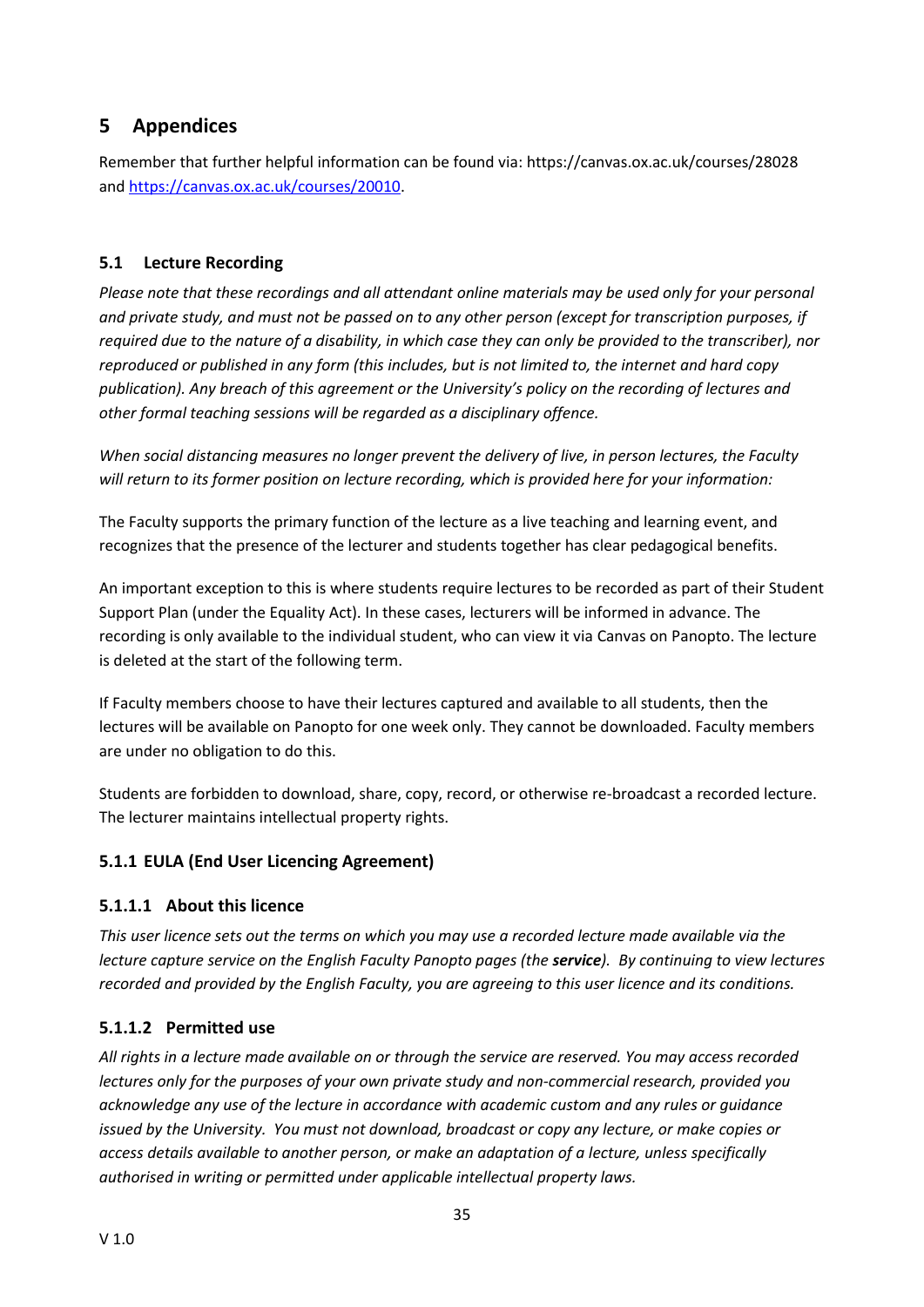*No other personal recording of lectures is permitted except by authorisation of the lecturer, or by recommendation in a Student Support Plan (SSP) from the Disability Advisory Service.*

# **5.1.1.3 Disclaimer**

*The views expressed in any lecture are those of the people making them, and do not necessarily reflect the views of the University or the English Faculty. The English Faculty does not guarantee that the service, or any content on it, will always be available or be uninterrupted. Access to the service is permitted on a temporary basis. The English Faculty may suspend, withdraw, discontinue or change all or any part of the service without notice. The English Faculty will not be liable to you if for any reason the site is unavailable at any time or for any period.*

*If you have any questions or concerns about this licence, please contact [undergrad@ell.ox.ac.uk](mailto:undergrad@ell.ox.ac.uk)*

# <span id="page-36-0"></span>*5.1.2 Notice of Recording*

*Please be aware that lectures may be recorded in audio format. These recordings may be used by the Faculty of English and accessed via Panopto by students.*

*At no time will audience members be intentionally recorded, but recordings will generally start and stop automatically on the hour – so conversations held next to the desk, immediately before or after a lecture, may be picked up. Audio pickup is limited by the reach of the microphone at the desk; this may include some questions from the audience.*

*No other personal recording of lectures is permitted except by authorisation of the lecturer, or by recommendation in a Student Support Plan (SSP) from the Disability Advisory Service.*

*For more information about lecture recording at the Faculty of English, please contact undergrad@ell.ox.ac.uk.*

#### <span id="page-36-1"></span>**5.2 EMERGENCY INFORMATION**

If the fire alarm sounds in the St Cross building, walk immediately to the front car park on St Cross Street. Do not run, or stop to collect possessions. Do not attempt to re-enter the building until authorised to do so by Faculty staff.

In the unlikely event of an armed incident, leave the area as quickly as possible. The key advice is to:

- RUN to a place of safety. This is better than trying to surrender or negotiate.
- HIDE it is better to hide than confront. Barricade yourself in, turn phones to silent and use only when it is safe to do so.
- TELL the police by calling  $999$ .

# <span id="page-36-2"></span>*5.2.1 Oxford University Security Services*

OUSS Website - <http://www.admin.ox.ac.uk/ouss/>